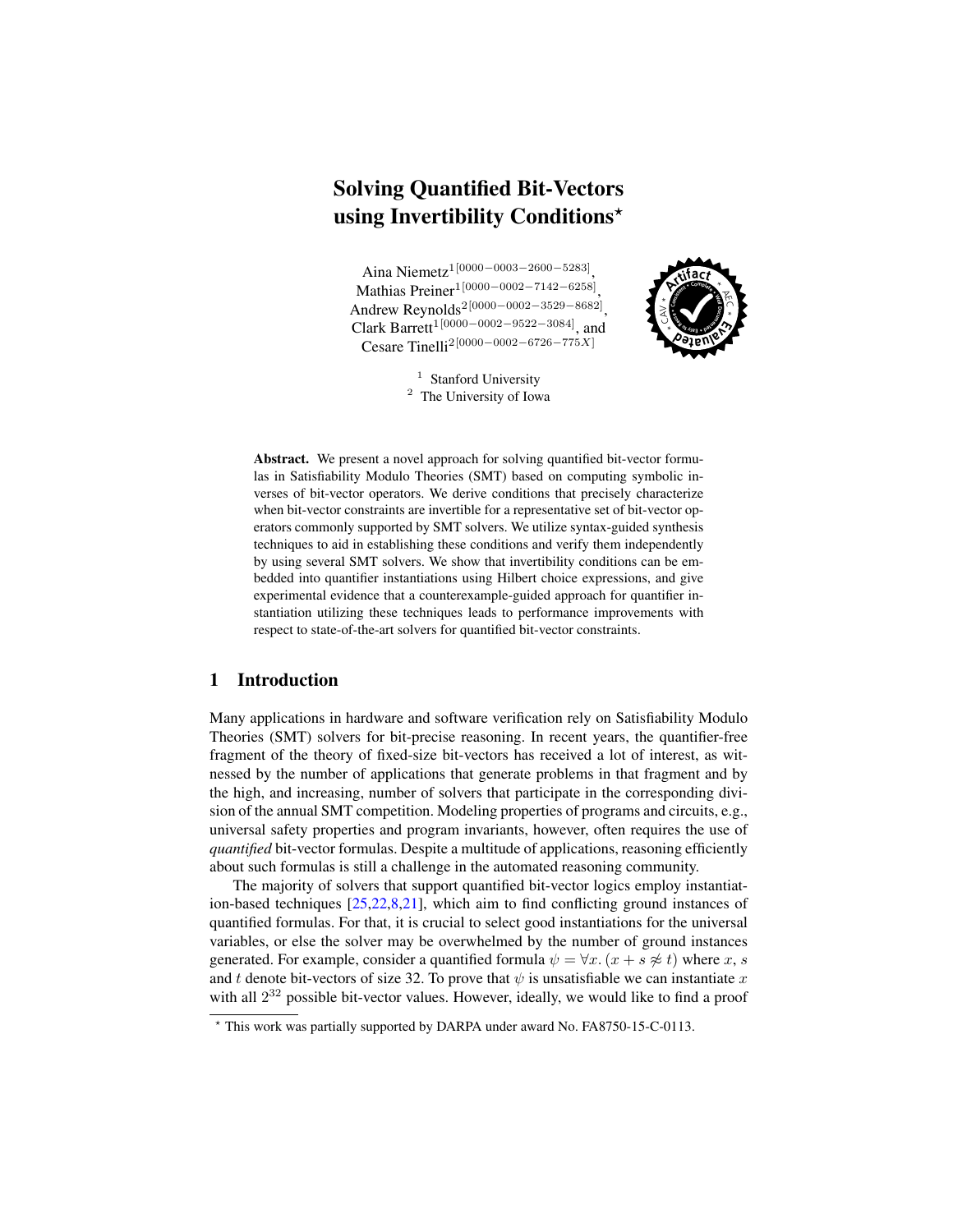that requires much fewer instantiations. In this example, if we instantiate  $x$  with the symbolic term  $t - s$  (the inverse of  $x + s \approx t$  when solved for x), we can immediately conclude that  $\psi$  is unsatisfiable since  $(t - s) + s \not\approx t$  simplifies to false.

Operators in the theory of bit-vectors are not always invertible. However, we observe it is possible to identify quantifier-free conditions that precisely *characterize* when they are. We do that for a representative set of operators in the standard theory of bitvectors supported by SMT solvers. For example, we have proven that the constraint  $x \cdot s \approx t$  is solvable for x if and only if  $(-s \mid s) \& t \approx t$  is satisfiable. Using this observation, we develop a novel approach for solving quantified bit-vector formulas that utilizes invertibility conditions to generate symbolic instantiations. We show that invertibility conditions can be embedded into quantifier instantiations using Hilbert choice functions in a sound manner. This approach has compelling advantages with respect to previous approaches, which we demonstrate in our experiments.

More specifically, this paper makes the following *contributions*.

- We derive and present invertibility conditions for a representative set of bit-vector operators that allow us to model all bit-vector constraints in SMT-LIB [\[3\]](#page-16-1).
- We provide details on how invertibility conditions can be automatically synthesized using syntax-guided synthesis (SyGuS) [\[1\]](#page-16-2) techniques, and make public 162 available challenge problems for SyGuS solvers that are encodings of this task.
- We prove that our approach can efficiently reduce a class of quantified formulas, which we call *unit linear invertible*, to quantifier-free constraints.
- Leveraging invertibility conditions, we implement a novel quantifier instantiation scheme as an extension of the SMT solver CVC4 [\[2\]](#page-16-3), which shows improvements with respect to state-of-the-art solvers for quantified bit-vector constraints.

*Related work* Quantified bit-vector logics are currently supported by the SMT solvers Boolector [\[16\]](#page-17-3), CVC4 [\[2\]](#page-16-3), Yices [\[7\]](#page-16-4), and Z3 [\[6\]](#page-16-5) and a Binary Decision Diagram (BDD) based tool called Q3B [\[14\]](#page-17-4). Out of these, only CVC4 and Z3 provide support for combining quantified bit-vectors with other theories, e.g., the theories of arrays or real arithmetic. Arbitrarily nested quantifiers are handled by all but Yices, which only supports bit-vector formulas of the form  $\exists x \forall y$ . Q[x, y] [\[8\]](#page-16-0). For quantified bit-vectors, CVC4 employs counterexample-guided quantifier instantiation (CEGQI) [\[22\]](#page-17-1), where concrete models of a set of ground instances and the negation of the input formula (the counterexamples) serve as instantiations for the universal variables. In Z3, model-based quantifier instantiation (MBQI) [\[10\]](#page-16-6) is combined with a template-based model finding procedure [\[25\]](#page-17-0). In contrast to CVC4, Z3 not only relies on concrete counterexamples as candidates for quantifier instantiation but generalizes these counterexamples to generate symbolic instantiations by selecting ground terms with the same model value. Boolector employs a syntax-guided synthesis approach to synthesize interpretations for Skolem functions based on a set of ground instances of the formula, and uses a counterexample refinement loop similar to MBQI [\[21\]](#page-17-2). Other counterexample-guided approaches for quantified formulas in SMT solvers have been considered by Bjørner and Janota [\[4\]](#page-16-7) and by Reynolds et al. [\[23\]](#page-17-5), but they have mostly targeted quantified linear arithmetic and do not specifically address bit-vectors. Quantifier elimination for a fragment of bitvectors that covers modular linear arithmetic has been recently addressed by John and Chakraborty [\[13\]](#page-17-6), although we do not explore that direction in this paper.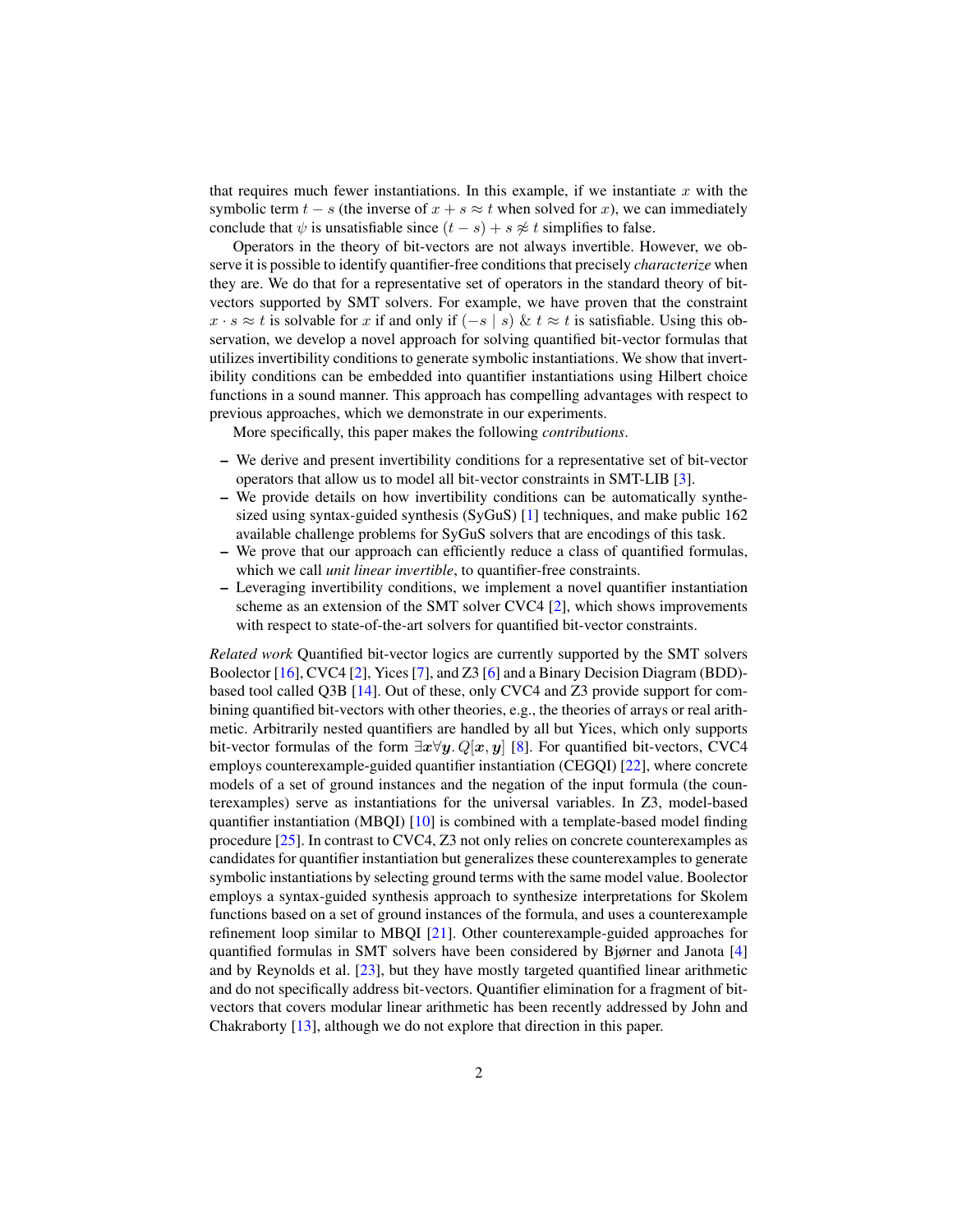### 2 Preliminaries

We assume the usual notions and terminology of many-sorted first-order logic with equality (denoted by  $\approx$ ). Let S be a set of *sort symbols*, and for every sort  $\sigma \in S$  let  $X_{\sigma}$ be an infinite set of *variables of sort*  $\sigma$ . We assume that sets  $X_{\sigma}$  are pairwise disjoint and define X as the union of sets  $X_{\sigma}$ . Let  $\Sigma$  be a *signature* consisting of a set  $\Sigma^s \subseteq S$ of sort symbols and a set  $\Sigma^f$  of interpreted (and sorted) function symbols  $f^{\sigma_1\cdots\sigma_n\sigma}$ with arity  $n \geq 0$  and  $\sigma_1, ..., \sigma_n, \sigma \in \Sigma^s$ . We assume that a signature  $\Sigma$  includes a Boolean sort Bool and the Boolean constants  $\top$  (true) and  $\bot$  (false). Let *I* be a *Σinterpretation* that maps: each  $\sigma \in \Sigma^s$  to a non-empty set  $\sigma^{\mathcal{I}}$  (the *domain* of *T*), with Bool $\mathcal{I} = \{\top, \bot\}$ ; each  $x \in X_{\sigma}$  to an element  $x^{\mathcal{I}} \in \sigma^{\mathcal{I}}$ ; and each  $f^{\sigma_1 \cdots \sigma_n \sigma} \in \Sigma^f$  to a total function  $f^{\mathcal{I}}: \sigma_1^{\mathcal{I}} \times ... \times \sigma_n^{\mathcal{I}} \to \sigma^{\mathcal{I}}$  if  $n > 0$ , and to an element in  $\sigma^{\mathcal{I}}$  if  $n = 0$ . If  $x \in X_{\sigma}$  and  $v \in \sigma^{\mathcal{I}}$ , we denote by  $\mathcal{I}[x \mapsto v]$  the interpretation that maps x to v and is otherwise identical to  $\mathcal I$ . We use the usual inductive definition of a satisfiability relation  $\models$  between  $\Sigma$ -interpretations and  $\Sigma$ -formulas.

We assume the usual definition of well-sorted terms, literals, and formulas as Bool terms with variables in X and symbols in  $\Sigma$ , and refer to them as  $\Sigma$ -terms,  $\Sigma$ -atoms, and so on. A *ground* term/formula is a Σ-term/formula without variables. We define  $x = (x_1, ..., x_n)$  as a tuple of variables and write  $Qx\varphi$  with  $Q \in \{\forall, \exists\}$  for a *quantified* formula  $Qx_1 \cdots Qx_n \varphi$ . We use  $\text{Lit}(\varphi)$  to denote the set of  $\Sigma$ -literals of  $\Sigma$ -formula  $\varphi$ . For a Σ-term or Σ-formula e, we denote the *free variables* of e (defined as usual) as  $FV(e)$  and use  $e[x]$  to denote that the variables in x occur free in e. For a tuple of  $\Sigma$ -terms  $\mathbf{t} = (t_1, ..., t_n)$ , we write  $e[\mathbf{t}]$  for the term or formula obtained from e by simultaneously replacing each occurrence of  $x_i$  in  $e$  by  $t_i.$  Given a  $\Sigma$ -formula  $\varphi[x]$  with  $x \in X_{\sigma}$ , we use Hilbert's *choice* operator  $\varepsilon$  [\[12\]](#page-17-7) to describe *properties* of x. We define a *choice function*  $\epsilon x.\varphi[x]$  as a term where x is bound by  $\epsilon$ . In every interpretation  $\mathcal{I}$ ,  $\epsilon x.\varphi[x]$  denotes some value  $v \in \sigma^{\mathcal{I}}$  such that  $\mathcal{I}[x \mapsto v]$  satisfies  $\varphi[x]$  if such values exist, and denotes an arbitrary element of  $\sigma^{\mathcal{I}}$  otherwise. This means that the formula  $\exists x. \varphi[x] \Leftrightarrow \varphi[\varepsilon x. \varphi[x]]$  is satisfied by every interpretation.

A *theory* T is a pair  $(\Sigma, I)$ , where  $\Sigma$  is a signature and I is a non-empty class of  $\Sigma$ interpretations (the *models* of T) that is closed under variable reassignment, i.e., every  $\Sigma$ -interpretation that only differs from an  $\mathcal{I} \in I$  in how it interprets variables is also in I. A  $\Sigma$ -formula  $\varphi$  is T-*satisfiable* (resp. T-*unsatisfiable*) if it is satisfied by some (resp. no) interpretation in I; it is T*-valid* if it is satisfied by all interpretations in I. A choice function  $\epsilon x.\varphi[x]$  is *(T-)valid* if  $\exists x.\varphi[x]$  is *(T-)valid.* We refer to a term t as ε*-(*T*-)valid* if all occurrences of choice functions in t are (T-)valid. We will sometimes omit T when the theory is understood from context.

We will focus on the theory  $T_{BV} = (\Sigma_{BV}, I_{BV})$  of fixed-size bit-vectors as de-fined by the SMT-LIB 2 standard [\[3\]](#page-16-1). The signature  $\Sigma_{BV}$  includes a unique sort for each positive bit-vector width *n*, denoted here as  $\sigma_{[n]}$ . Similarly,  $X_{[n]}$  is the set of *bitvector variables* of sort  $\sigma_{[n]}$ , and  $X_{BV}$  is the union of all sets  $X_{[n]}$ . We assume that  $\Sigma_{BV}$  includes all *bit-vector constants* of sort  $\sigma_{[n]}$  for each *n*, represented as bit-strings. However, to simplify the notation we will sometimes denote them by the corresponding natural number in  $\{0, \ldots, 2^{n-1}\}$ . All interpretations  $\mathcal{I} \in I_{BV}$  are identical except for the value they assign to variables. They interpret sort and function symbols as specified in SMT-LIB 2. All function symbols in  $\Sigma_{BV}^f$  are overloaded for every  $\sigma_{[n]} \in \Sigma_{BV}^s$ . We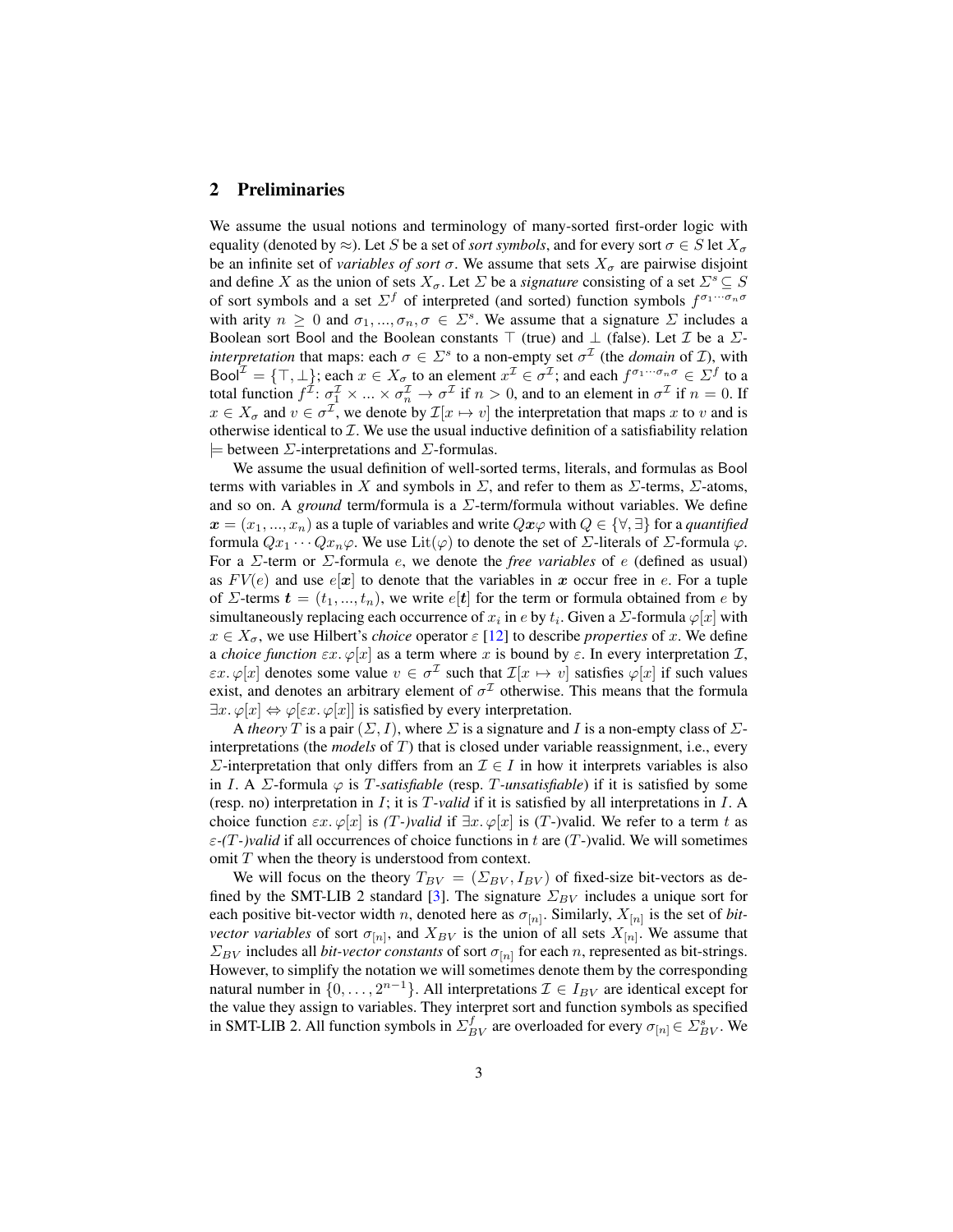| <b>Symbol</b>                                     | <b>SMT-LIB Syntax</b>              | <b>Sort</b>                                                      |
|---------------------------------------------------|------------------------------------|------------------------------------------------------------------|
| $\approx$ , $\lt_u$ , $\gt_u$ , $\lt_s$ , $\gt_s$ | $=$ , byult, byugt, byslt, bysgt   | $\sigma_{[n]} \times \sigma_{[n]} \rightarrow$ Bool              |
| $\sim$ . $-$                                      | bynot, byneg                       | $\sigma_{[n]} \rightarrow \sigma_{[n]}$                          |
| $\&,  , \ll, \gg, \gg_a$                          | byand, byor, byshl, bylshr, byashr | $\sigma_{[n]} \times \sigma_{[n]} \rightarrow \sigma_{[n]}$      |
| $+, \cdot, \text{mod.} \div$                      | byadd, bymul, byurem, byudiv       | $\sigma_{[n]} \times \sigma_{[n]} \rightarrow \sigma_{[n]}$      |
| $\circ$                                           | concat                             | $\sigma_{[n]} \times \sigma_{[m]} \rightarrow \sigma_{[n+m]}$    |
| u: l                                              | extract                            | $\sigma_{[n]} \rightarrow \sigma_{[u-l+1]}, 0 \leq l \leq u < n$ |

<span id="page-3-0"></span>Table 1. Set of considered bit-vector operators with corresponding SMT-LIB 2 syntax.

denote a  $\Sigma_{BV}$ -term (or *bit-vector term*) t of width n as  $t_{[n]}$  when we want to specify its bit-width explicitly. We use  $\max_{s[n]}$  or  $\min_{s[n]}$  for the *maximum* or *minimum signed value* of width n, e.g.,  $max_{s[4]} = 0111$  and  $min_{s[4]} = 1000$ . The width of a bit-vector sort or term is given by the function  $\kappa$ , e.g.,  $\kappa(\sigma_{[n]}) = n$  and  $\kappa(t_{[n]}) = n$ .

Without loss of generality, we consider a restricted set of bit-vector function symbols (or *bit-vector operators*)  $\Sigma_{BV}^f$  as listed in Table [1.](#page-3-0) The selection of operators in this set is arbitrary but complete in the sense that it suffices to express all bit-vector operators defined in SMT-LIB 2.

#### <span id="page-3-1"></span>3 Invertibility Conditions for Bit-Vector Constraints

This section formally introduces the concept of an invertibility condition and shows that such conditions can be used to construct symbolic solutions for a class of quantifier-free bit-vector constraints that have a linear shape.

Consider a bit-vector literal  $x + s \approx t$  and assume that we want to solve for x. If the literal is *linear* in  $x$ , that is, has only one occurrence of  $x$ , a general solution for x is given by the inverse of bit-vector addition over equality:  $x = t - s$ . Computing the inverse of a bit-vector operation, however, is not always possible. For example, for  $x \cdot s \approx t$ , an inverse always exists only if s always evaluates to an odd bit-vector. Otherwise, there are values for s and t where no such inverse exists, e.g.,  $x \cdot 2 \approx 3$ . However, even if there is no unconditional inverse for the general case, we can identify the condition under which a bit-vector operation is invertible. For the bit-vector multiplication constraint  $x \cdot s \approx t$  with  $x \notin FV(s) \cup FV(t)$ , the *invertibility condition* for x can be expressed by the formula  $(-s \mid s) \& t \approx t$ .

**Definition 1.** *(Invertibility Condition) Let*  $\ell[x]$  *be a*  $\Sigma_{BV}$ -literal. A quantifier-free  $\Sigma_{BV}$ *formula*  $\phi_c$  *is an* invertibility condition *for* x *in*  $\ell[x]$  *if*  $x \notin FV(\phi_c)$  *and*  $\phi_c \Leftrightarrow \exists x. \ell[x]$ *is*  $T_{BV}$ *-valid.* 

An invertibility condition for a literal  $\ell[x]$  provides the *exact conditions* under which  $\ell[x]$  is solvable for x. We call it an "invertibility" condition because we can use Hilbert choice functions to express *all* such conditional solutions with a *single* symbolic term, that is, a term whose possible values are exactly the solutions for x in  $\ell[x]$ . Recall that a choice function  $\varepsilon y$ .  $\varphi[y]$  represents a solution for a formula  $\varphi[x]$  if there exists one, and represents an arbitrary value otherwise. We may use a choice function to describe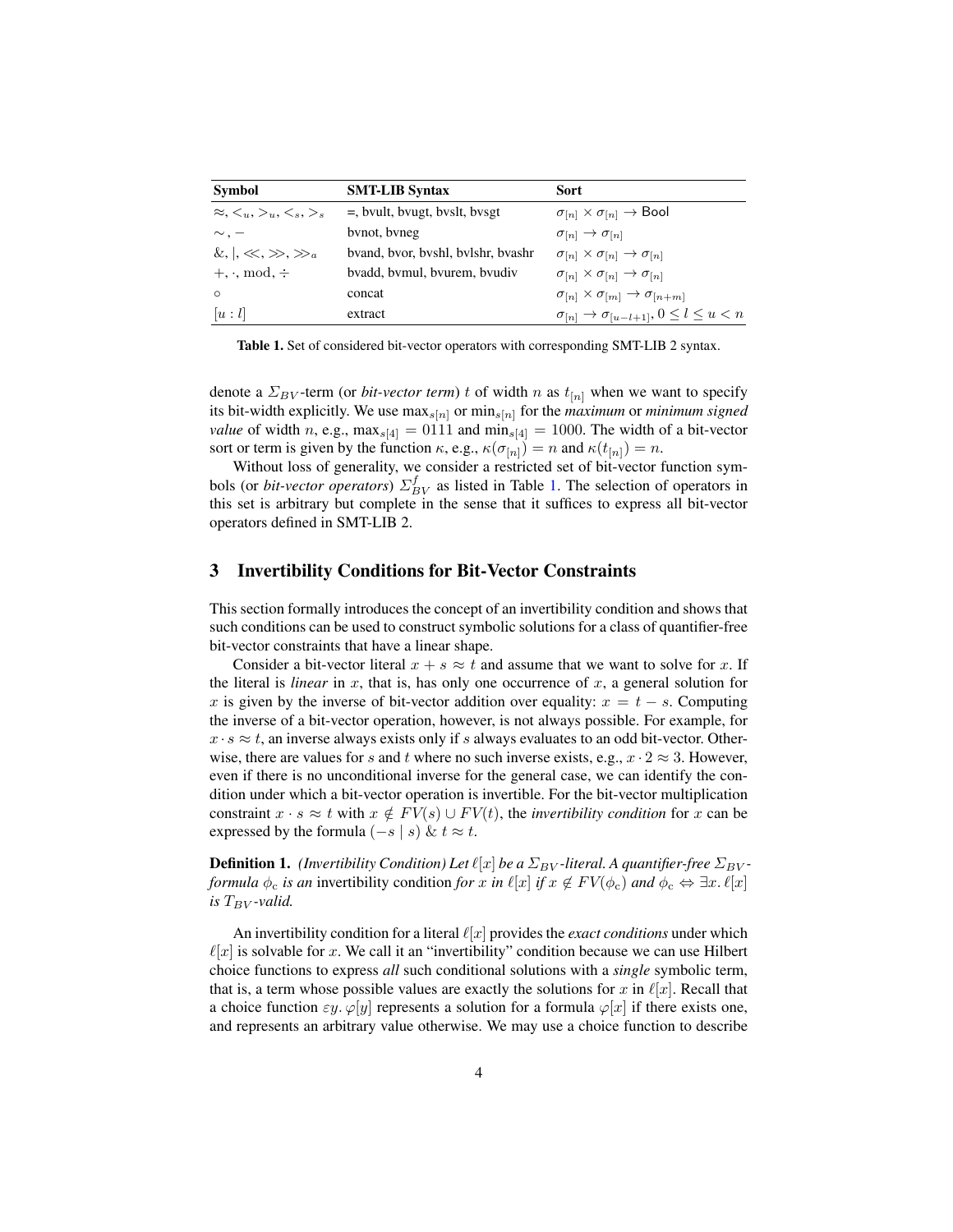solve $(x, e[x] \bowtie t)$ : If  $e = x$ If  $\bowtie \in \{\approx\}$  then return t else return  $\varepsilon y$ . (getIC $(x, x \bowtie t) \Rightarrow y \bowtie t$ ). else  $e = \diamond(e_1, \ldots, e_i[x], \ldots, e_n)$  with  $n > 0$  and  $x \notin FV(e_i)$  for all  $j \neq i$ . Let  $d[x'] = \diamond (e_1, \ldots, e_{i-1}, x', e_{i+1}, \ldots, e_n)$  where  $x'$  is a fresh variable. If  $\bowtie \in \{\approx, \neq\}$  and  $\diamond \in \{\sim, -, +\}$ then let  $t' = \text{getInverse}(x', d[x'] \approx t)$  and return solve $(x, e_i \bowtie t')$ else let  $\phi_c = \text{getIC}(x', d[x'] \bowtie t)$  and return solve $(x, e_i \approx \varepsilon y. (\phi_c \Rightarrow d[y] \bowtie t)).$ 

<span id="page-4-1"></span>Fig. 1. Function solve for constructing a symbolic solution for x given a linear literal  $e[x] \bowtie t$ .

inverse solutions for a literal  $\ell[x]$  with invertibility condition  $\phi_c$  as  $\varepsilon y$ .  $(\phi_c \Rightarrow \ell[y])$ . For example, for the general case of bit-vector multiplication over equality the choice function is defined as  $\varepsilon y$ .  $((-s \mid s) \& t \approx t \Rightarrow y \cdot s \approx t)$ .

**Lemma 2.** *If*  $\phi_c$  *is an invertibility condition for an*  $\varepsilon$ -valid  $\Sigma_{BV}$ -literal  $\ell[x]$  and r is *the term*  $\varepsilon y$ . ( $\phi_c \Rightarrow \ell[y]$ ), then r is  $\varepsilon$ -valid and  $\ell[r] \Leftrightarrow \exists x$ .  $\ell[x]$  is  $T_{BV}$ -valid.<sup>[3](#page-4-0)</sup>

Intuitively, the lemma states that when  $\ell[x]$  is satisfiable (under condition  $\phi_c$ ), any value returned by the choice function  $\varepsilon y$ . ( $\phi_c \Rightarrow \ell[y]$ ) is a solution of  $\ell[x]$  (and thus  $\exists x. \ell[x]$  holds). Conversely, if there exists a value v for x that makes  $\ell[x]$  true, then there is a model of  $T_{BV}$  that interprets  $\varepsilon y$ .  $(\phi_c \Rightarrow \ell[y])$  as v.

Now, suppose that  $\Sigma_{BV}$ -literal  $\ell$  is again linear in x but that x occurs arbitrarily deep in  $\ell$ . Consider, for example, a literal  $s_1 \cdot (s_2 + x) \approx t$  where x does not occur in  $s_1$ ,  $s_2$  or t. We can solve this literal for x by recursively computing the (possibly conditional) inverses of all bit-vector operations that involve x. That is, first we solve  $s_1 \cdot x' \approx t$  for  $x'$ , where  $x'$  is a fresh variable abstracting  $s_2 + x$ , which yields the choice function  $x' = \varepsilon y$ .  $((-s_1 | s_1) \& t \approx t \Rightarrow s_1 \cdot y \approx t)$ . Then, we solve  $s_2 + x \approx x'$  for x, which yields the solution  $x = x' - s_2 = \varepsilon y$ .  $((-s_1 | s_1) \& t \approx t \Rightarrow s_1 \cdot y \approx t) - s_2$ .

Figure [1](#page-4-1) describes in pseudo code the procedure to solve for  $x$  in an arbitrary literal  $\ell[x] = e[x] \bowtie t$  that is linear in x. We assume that  $e[x]$  is built over the set of bit-vector operators listed in Table [1.](#page-3-0) Function solve recursively constructs a symbolic solution by computing (conditional) inverses as follows. Let function getInverse $(x, \ell[x])$  return a term t' that is the inverse of x in  $\ell[x]$ , i.e., such that  $\ell[x] \Leftrightarrow x \approx t'$ . Furthermore, let function getIC(x,  $\ell[x]$ ) return the invertibility condition  $\phi_c$  for x in  $\ell[x]$ . If  $e[x]$ has the form  $\diamond(e_1, \ldots, e_n)$  with  $n > 0$ , x must occur in exactly one of the subterms  $e_1, \ldots, e_n$  given that e is linear in x. Let d be the term obtained from e by replacing  $e_i$ (the subterm containing x) with a fresh variable x'. We solve for subterm  $e_i[x]$  (treating it as a variable  $x'$ ) and compute an inverse getInverse $(x', d[x'] \approx t)$ , if it exists. Note that for a disequality  $e[x] \not\approx t$ , it suffices to compute the inverse over equality and propagate the disequality down. (For example, for  $e_i[x] + s \not\approx t$ , we compute the inverse  $t' =$  getInverse $(x', x' + s \approx t) = t - s$  and recurse on  $e_i[x] \not\approx t'$ .) If no inverse for  $e[x] \bowtie t$  exists, we first determine the invertibility condition  $\phi_c$  for  $d[x']$ 

<span id="page-4-0"></span> $3$  All proofs can be found in an extended version of this paper [\[19\]](#page-17-8).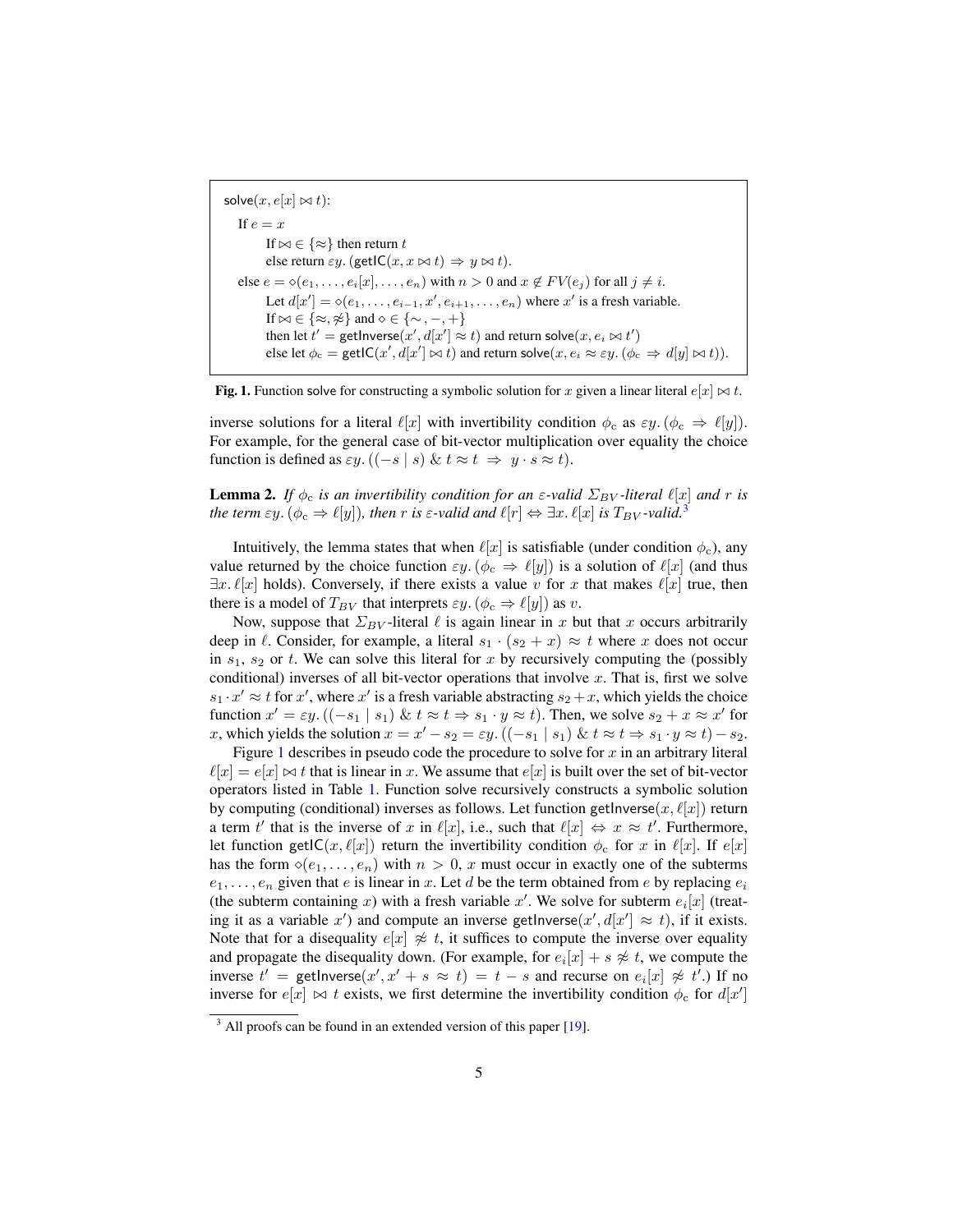via getIC(x',  $d[x'] \bowtie t$ ), construct the choice function  $\varepsilon y$ . ( $\phi_c \Rightarrow d[y] \bowtie t$ ), and set it equal to  $e_i[x]$ , before recursively solving for x. If  $e[x] = x$  and the given literal is an equality, we have reached the base case and return  $t$  as the solution for  $x$ . Note that in Figure [1,](#page-4-1) for simplicity we omitted one case for which an inverse can be determined, namely  $x \cdot c \approx t$  where c is an odd constant.

**Theorem 3.** Let  $\ell[x]$  be an  $\varepsilon$ -valid  $\Sigma_{BV}$ -literal linear in x, and let  $r = \text{solve}(x, \ell[x])$ . *Then* r *is*  $\varepsilon$ -valid,  $FV(r) \subseteq FV(\ell) \setminus \{x\}$  and  $\ell[r] \Leftrightarrow \exists x. \ell[x]$  *is*  $T_{BV}$ -valid.

Tables [2](#page-6-0)[-3](#page-7-0) list the invertibility conditions for bit-vector operators  $\{\cdot, \text{ mod}, \div, \&, \cdot\}$ ,  $\gg, \gg_a, \ll, \circ$  over relations  $\{\approx, \not\approx, \lt_u, \gt_u\}$ . Due to space restrictions we omit the conditions for signed inequalities since they can be expressed in terms of unsigned inequality. We omit the invertibility conditions over  $\{\leq_u,\geq_u\}$  since they can generally be constructed by combining the corresponding conditions for equality and inequality although there might be more succinct equivalent conditions. Finally, we omit the invertibility conditions for operators  $\{\sim, -, +\}$  and literals  $x \bowtie t$  over inequality since they are basic bounds checks, e.g., for  $x \leq s$  t we have  $t \not\approx$  min. The invertibility condition for  $x \not\approx t$  and for the extract operator is  $\top$ .<sup>[4](#page-5-0)</sup>

The idea of computing the inverse of bit-vector operators has been used successfully in a recent local search approach for solving quantifier-free bit-vector constraints by Niemetz et al. [\[17\]](#page-17-9). There, target values are propagated via inverse value computation. In contrast, our approach does not determine single inverse values based on concrete assignments but aims at finding symbolic solutions through the generation of conditional inverses. In an extended version of that work  $[18]$ , the same authors present rules for inverse value computation over equality but they provide no proof of correctness for them. We define invertibility conditions not only over equality but also disequality and (un)signed inequality, and verify their correctness up to a certain bit-width.

#### 3.1 Synthesizing Invertibility Conditions

We have defined invertibility conditions for all bit-vector operators in  $\Sigma_{BV}$  where no general inverse exists (162 in total). A noteworthy aspect of this work is that we were able to leverage syntax-guided synthesis (SyGuS) technology [\[1\]](#page-16-2) to help identify these conditions. The problem of finding invertibility conditions for a literal of the form  $x \diamond s \Join t$  (or, dually,  $s \diamond x \Join t$ ) linear in x can be recast as a SyGuS problem by asking whether there exists a binary Boolean function  $C$  such that the (second-order) formula  $\exists C\forall s\forall t. ((\exists x. x \diamond s \Join t) \Leftrightarrow C(s, t))$  is satisfiable. If a SyGuS solver is able to synthesize the function C, then C can be used as the invertibility condition for  $x \diamond s \bowtie t$ . To simplify the SyGuS problem we chose a bit-width of 4 for  $x$ ,  $s$ , and  $t$  and eliminated the quantification over  $x$  in the formula above by by expanding it to

$$
\exists C \forall s \forall t. (\bigvee_{i=0}^{15} i \diamond s \bowtie t) \Leftrightarrow C(s, t)
$$

<span id="page-5-0"></span><sup>&</sup>lt;sup>4</sup> All the omitted invertibility conditions can be found in the extended version of this paper [\[19\]](#page-17-8).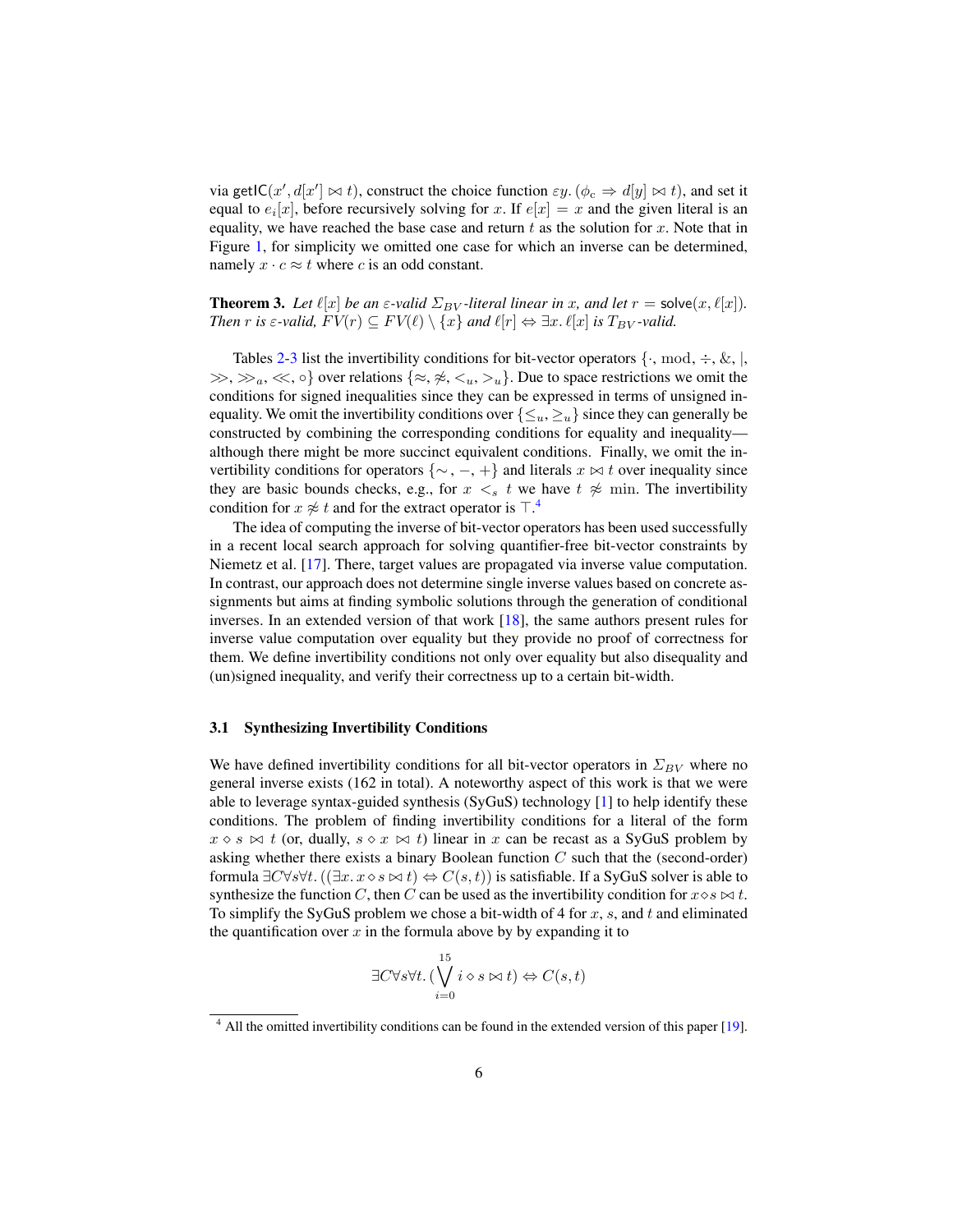| $\ell[x]$                                     | $\approx$                                                              | ≉                                                                                                     |
|-----------------------------------------------|------------------------------------------------------------------------|-------------------------------------------------------------------------------------------------------|
| $x \cdot s \bowtie t$                         | $(-s s) \& t \approx t$                                                | $s \not\approx 0 \vee t \not\approx 0$                                                                |
| x mod $s \bowtie t$                           | $\sim(-s) >_{u} t$                                                     | $s \approx 1 \vee t \approx 0$                                                                        |
| s mod $x \bowtie t$                           | $(t+t-s) \& s \geq_u t$                                                | $s \approx 0 \vee t \approx 0$                                                                        |
| $x \div s \bowtie t$                          | $(s \cdot t) \div s \approx t$                                         | $s \approx 0 \vee t \approx 0$                                                                        |
|                                               | $s \div x \bowtie t$ $s \div (s \div t) \approx t$                     | $\int s \& t \approx 0 \quad \text{for } \kappa(s) = 1$<br>otherwise                                  |
| $x \& s \bowtie t$                            | $t \& s \approx t$                                                     | $s \not\approx 0 \vee t \not\approx 0$                                                                |
| $x \mid s \bowtie t \quad t \mid s \approx t$ |                                                                        | $s \not\approx \sim 0 \vee t \not\approx \sim 0$                                                      |
| $x \gg s \bowtie t$                           | $(t \ll s) \gg s \approx t$                                            | $t \approx 0 \vee s \lt u \kappa(s)$                                                                  |
| $s \gg x \bowtie t$                           | $\kappa(s)$<br>$\bigvee s \gg i \approx t$<br>$i=0$                    | $s \approx 0 \vee t \approx 0$                                                                        |
| $x \gg_a s \bowtie t$                         | $(s \leq u \kappa(s)) \Rightarrow (t \ll s) \gg_a s \approx t) \wedge$ | Τ                                                                                                     |
|                                               | $(s \geq_u \kappa(s) \Rightarrow (t \approx \sim 0 \vee t \approx 0))$ |                                                                                                       |
| $s \gg_a x \bowtie t$                         | $\kappa(s)$<br>$\bigvee s\gg_a i\approx t$                             | $(t \not\approx 0 \vee s \not\approx 0) \wedge$<br>$(t \not\approx \sim 0 \vee s \not\approx \sim 0)$ |
| $x \ll s \bowtie t$                           | $(t \gg s) \ll s \approx t$                                            | $t \not\approx 0 \vee s \leq u \kappa(s)$                                                             |
| $s \ll x \bowtie t$                           | $\kappa(s)$<br>$\bigvee s \ll i \approx t$                             | $s \approx 0 \vee t \approx 0$                                                                        |
|                                               | $x \circ s \bowtie t$ $s \approx t[\kappa(s)-1:0]$                     | $\top$                                                                                                |
| $s \circ x \bowtie t$                         | $s \approx t[\kappa(t)-1:\kappa(t)-\kappa(s)]$                         | т                                                                                                     |

<span id="page-6-0"></span>**Table 2.** Conditions for the invertibility of bit-vector operators over (dis)equality. Those for  $\cdot$ , & and | are given modulo commutativity of those operators.

Since the search space for SyGuS solvers heavily depends on the input grammar (which defines the solution space for  $C$ ), we decided to use two grammars with the same set of Boolean connectives but different sets of bit-vector operators:

$$
O_r = \{\neg, \land, \approx, \lt_k, \lt_s, 0, \min_s, \max_s, s, t, \sim, -, \&, \}\
$$
  

$$
O_g = \{\neg, \land, \lor, \approx, \lt_k, \lt_s, \gt_k, \gt_k, 0, \min_s, \max_s, s, t, \sim, +, -, \&, |, \gg, \ll\}
$$

The selection of constants in the grammar turned out to be crucial for finding solutions, e.g., by adding  $\min_s$  and  $\max_s$  we were able to synthesize substantially more invertibility conditions for signed inequalities. For each of the two sets of operators, we generated 140 SyGuS problems<sup>[5](#page-6-1)</sup>, one for each combination of bit-vector operator  $\diamond \in \{\cdot, \text{mod},\}$  $\div, \&, |, \gg, \gg_a, \ll \}$  over relation  $\bowtie \in \{\approx, \not\approx, \lt_u, \leq_u, \gt_u, \gt_u, \lt_s, \lt_s, \gt_s, \gt_s, \gt_s\}$ , and used the SyGuS extension of the CVC4 solver [\[22\]](#page-17-1) to solve these problems.

Using operators  $O_r (O_q)$  we were able to synthesize 98 (116) out of 140 invertibility conditions, with 118 unique solutions overall. When we found more than one solution

<span id="page-6-1"></span><sup>5</sup> Available at <https://cvc4.cs.stanford.edu/papers/CAV2018-QBV/>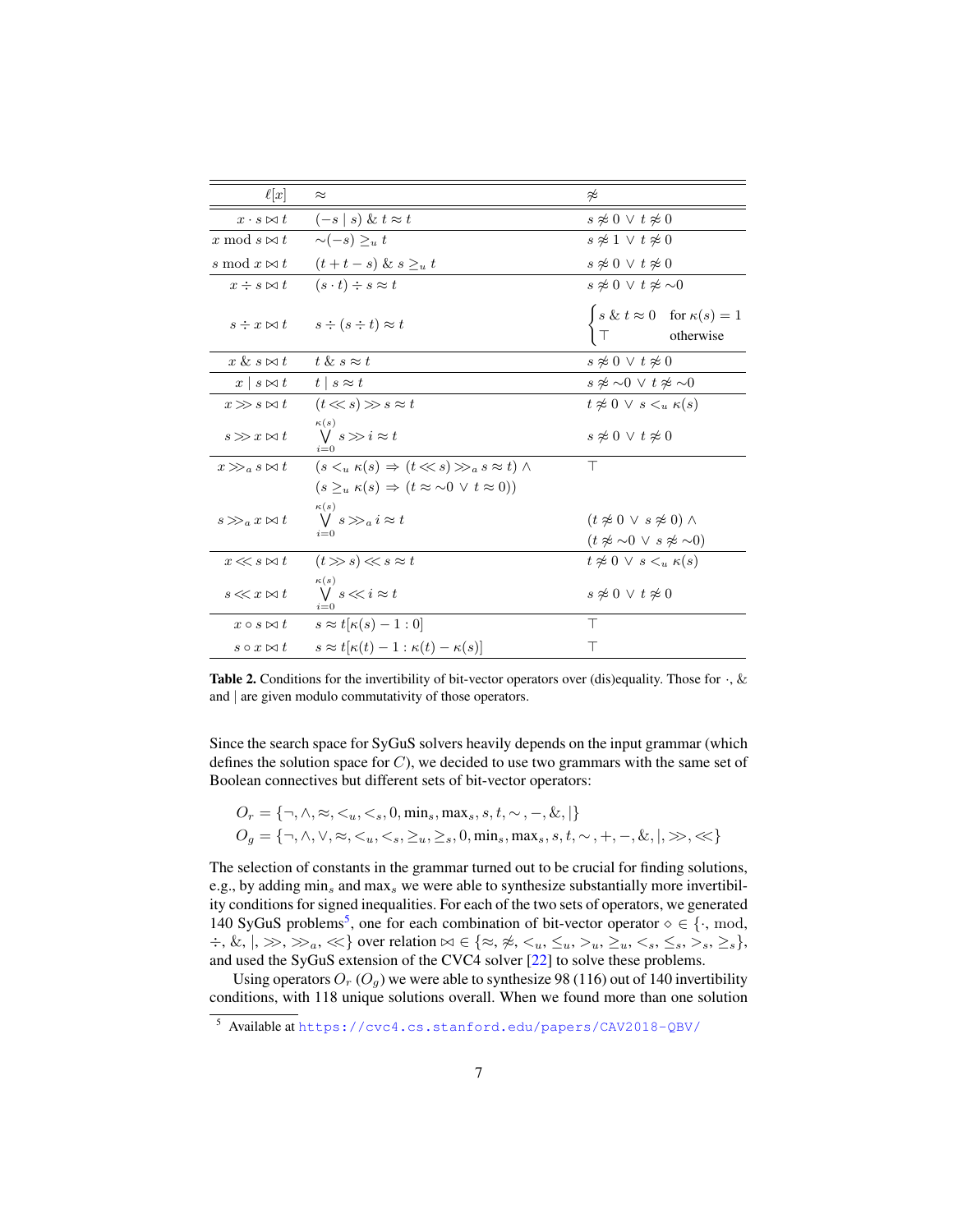| $\ell[x]$                         | $\lt_u$                                                                                                                               | $>_u$                                                 |
|-----------------------------------|---------------------------------------------------------------------------------------------------------------------------------------|-------------------------------------------------------|
| $x \cdot s \bowtie t$             | $t \approx 0$                                                                                                                         | $t \leq u - s \mid s$                                 |
| x mod $s \bowtie t$               | $t \approx 0$                                                                                                                         | $t \lt_u \sim (-s)$                                   |
| s mod $x \bowtie t$               | $t \approx 0$                                                                                                                         | $t \leq u s$                                          |
| $x \div s \bowtie t$              | $0 \lt u s \wedge 0 \lt u t$                                                                                                          | $\sim 0 \div s >_u t$                                 |
| $s \div x \bowtie t$              | $0 \lt_u \sim (-t \& s) \land 0 \lt_u t$                                                                                              | $t \leq u \sim 0$                                     |
| $x \& s \bowtie t$                | $t \approx 0$                                                                                                                         | $t \leq u$ s                                          |
| $x \mid s \bowtie t$              | $s \lt u t$                                                                                                                           | $t \leq u \sim 0$                                     |
| $x \gg s \bowtie t$               | $t \approx 0$                                                                                                                         | $t \leq u \sim s \gg s$                               |
| $s \gg x \bowtie t$               | $t \approx 0$                                                                                                                         | $t \leq u s$                                          |
| $x \gg_a s \bowtie t$             | $t \approx 0$                                                                                                                         | $t \leq u \sim 0$                                     |
| $s \gg_a x \bowtie t$             | $(s \leq_u t \vee s \geq_s 0) \wedge t \neq 0$                                                                                        | $s \leq_s (s \gg \sim t) \vee t \leq_u s$             |
| $x \ll s \bowtie t$               | $t \approx 0$                                                                                                                         | $t \leq u$ ~0 $\ll s$                                 |
| $s \ll x \bowtie t$ $t \approx 0$ |                                                                                                                                       | $\kappa(s)$<br>$\bigvee$ $(s \ll i) >_u t$<br>$i = 0$ |
| $x \circ s \bowtie t$             | $t_{\infty} \approx 0 \Rightarrow s \leq u t_{\infty}$                                                                                | $t_r \approx \sim 0 \Rightarrow s > u t_s$            |
|                                   | where $t_x = t[\kappa(t) - 1 : \kappa(t) - \kappa(x)], t_s = t[\kappa(s) - 1 : 0]$                                                    |                                                       |
| $s \circ x \bowtie t$             | $s \leq_u t_s \wedge (s \approx t_s \Rightarrow t_x \not\approx 0)$ $s \geq_u t_s \wedge s \approx t_s \Rightarrow t_x \not\approx 0$ |                                                       |
|                                   | where $t_x = t[\kappa(x) - 1:0], t_s = t[\kappa(t) - 1: \kappa(t) - \kappa(s)]$                                                       |                                                       |

<span id="page-7-0"></span>Table 3. Conditions for the invertibility of bit-vector operators over unsigned inequality. Those for  $\cdot$ , & and | are given modulo commutativity of those operators.

for a condition (either with operators  $O_r$  and  $O_g$ , or manually) we chose the one that involved the smallest number of bit-vector operators. Thus, we ended up using 79 out of 118 synthesized conditions and 83 manually crafted conditions.

In some cases, the SyGuS approach was able to synthesize invertibility conditions that were smaller than those we had manually crafted. For example, we manually defined the invertibility condition for  $x \cdot s \approx t$  as  $(t \approx 0) \vee ((t \& -t) \geq u (s \& -s) \wedge (s \not\approx$ 0)). With SyGuS we obtained  $((-s \mid s) \& t) \approx t$ . For some other cases, however, the synthesized solution involved more bit-vector operators than needed. For example, for x mod s  $\not\approx t$  we manually defined the invertibility condition  $(s \not\approx 1) \vee (t \not\approx 0)$ , whereas SyGuS produced the solution  $\sim(-s)$  | t  $\not\approx$  0. For the majority of invertibility conditions, finding a solution did not require more than one hour of CPU time on an Intel Xeon E5-2637 with 3.5GHz. Interestingly, the most time-consuming synthesis task (over 107 hours of CPU time) was finding condition  $((t + t) - s) \& s \geq u t$  for s mod  $x \approx t$ . A small number of synthesized solutions were only correct for a bit-width of 4, e.g, solution ( $\sim$ s  $\ll$  s) $\ll$  s  $\lt$  s t for x ÷ s  $\lt$  s t. In total, we found 6 widthdependent synthesized solutions, all of them for bit-vector operators ÷ and mod. For those, we used the manually crafted invertibility conditions instead.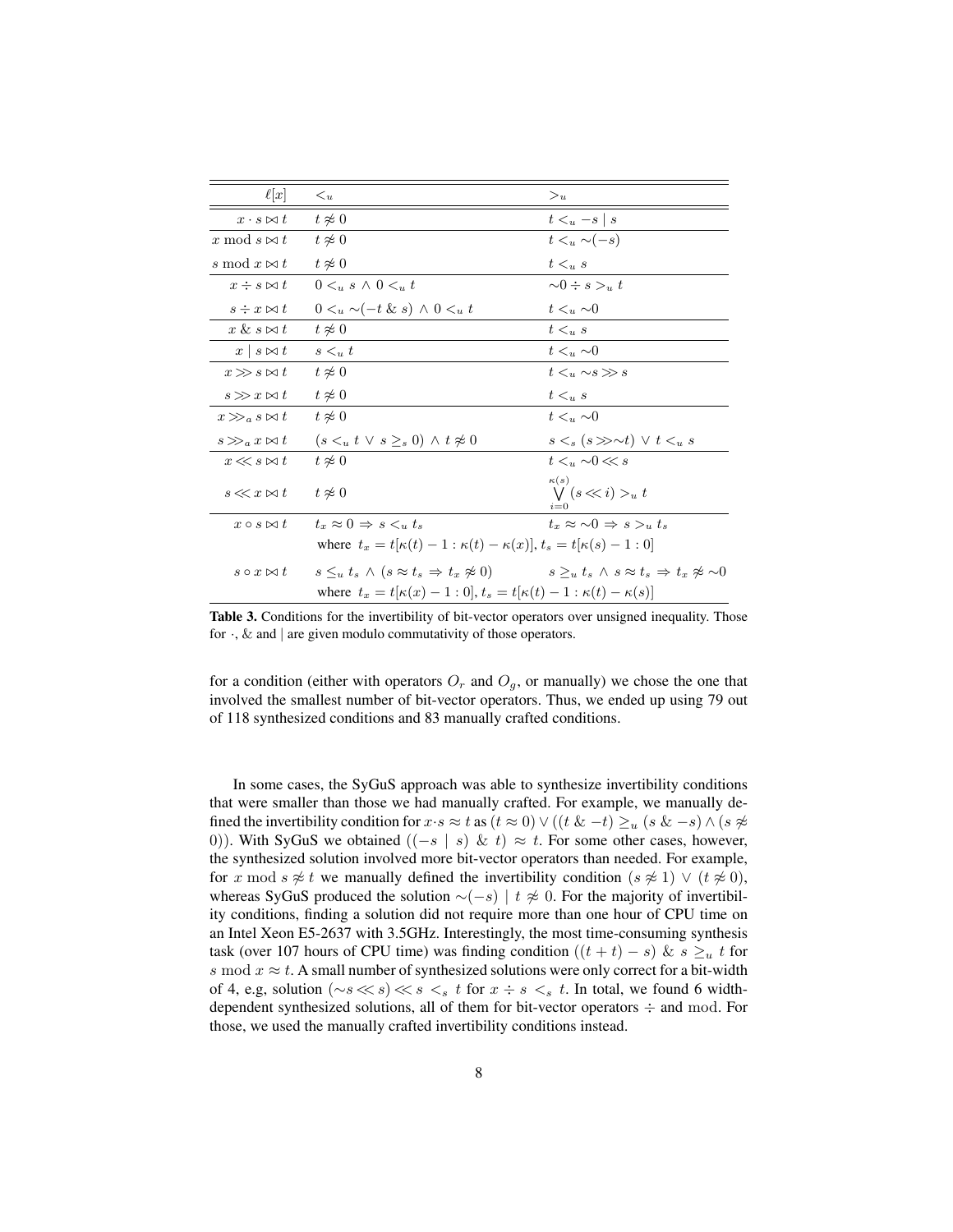#### 3.2 Verifying Invertibility Conditions

We verified the correctness of all 162 invertibility conditions for bit-widths from 1 to 65 by checking for each bit-width the  $T_{BV}$ -unsatisfiability of the formula  $\neg(\phi_c \Leftrightarrow$  $\exists x.\ell |x|$ ) where  $\ell$  ranges over the literals in Tables [2–](#page-6-0)[3](#page-7-0) with s and t replaced by fresh constants, and  $\phi_c$  is the corresponding invertibility condition.

In total, we generated 12,980 verification problems and used all participating solvers of the quantified bit-vector division of SMT-competition 2017 to verify them. For each solver/benchmark pair we used a CPU time limit of one hour and a memory limit of 8GB on the same machines as those mentioned in the previous section. We consider an invertibility condition to be verified for a certain bit-width if at least one of the solvers was able to report unsatisfiable for the corresponding formula within the given time limit. Out of the 12,980 instances, we were able to verify 12,277 (94.6%).

Overall, all verification tasks (including timeouts) required a total of 275 days of CPU time. The success rate of each individual solver was 91.4% for Boolector, 85.0% for CVC4, 50.8% for Q3B, and 92% for Z3. We observed that on 30.6% of the problems, Q3B exited with a Python exception without returning any result. For bit-vector operators  $\{\sim, -, +, \&, |, \gg, \gg_a, \ll, \circ\}$ , over all relations, and for operators  $\{\cdot, \div, \circ\}$ mod} over relations  $\{\nless, \leq_u, \leq_s\}$ , we were able to verify all invertibility conditions for all bit-widths in the range 1–65. Interestingly, no solver was able to verify the invertibility conditions for x mod  $s \lt s$  t with a bit-width of 54 and s mod  $x \lt u$  t with bit-widths 35-37 within the allotted time. We attribute this to the underlying heuristics used by the SAT solvers in these systems. All other conditions for  $\lt_s$  and  $\lt_u$  were verified for all bit-vector operators up to bit-width 65. The remaining conditions for operators  $\{\cdot, \div, \text{mod}\}$  over relations  $\{\approx, >_u, >_s, \geq_s\}$  were verified up to at least a bit-width of 14. We discovered 3 conditions for  $s \div x \bowtie t$  with  $\bowtie \in {\{\approx, >_s, \geq_s\}}$  that were not correct for a bit-width of 1. For each of these cases, we added an additional invertibility condition that correctly handles that case.

We leave to future work the task of formally proving that our invertibility conditions are correct for all bit-widths. Since this will most likely require the development of an interactive proof, we could leverage some recent work by Ekici et al. [\[9\]](#page-16-8) that includes a formalization in the Coq proof assistant of the SMT-LIB theory of bit-vectors.

### <span id="page-8-0"></span>4 Counterexample-Guided Instantiation for Bit-Vectors

In this section, we leverage techniques from the previous section for constructing symbolic solutions to bit-vector constraints to define a novel instantiation-based technique for quantified bit-vector formulas. We first briefly present the overall theory-independent procedure we use for quantifier instantiation and then show how it can be specialized to quantified bit-vectors using invertibility conditions.

We use a counterexample-guided approach for quantifier instantiation, as given by procedure CEGQI<sub>S</sub> in Figure [2.](#page-9-0) To simplify the exposition here, we focus on input problems expressed as a single formula in prenex normal form and with up to one quantifier alternation. We stress, though, that the approach applies in general to arbitrary sets of quantified formulas in some  $\Sigma$ -theory T with a decidable quantifier-free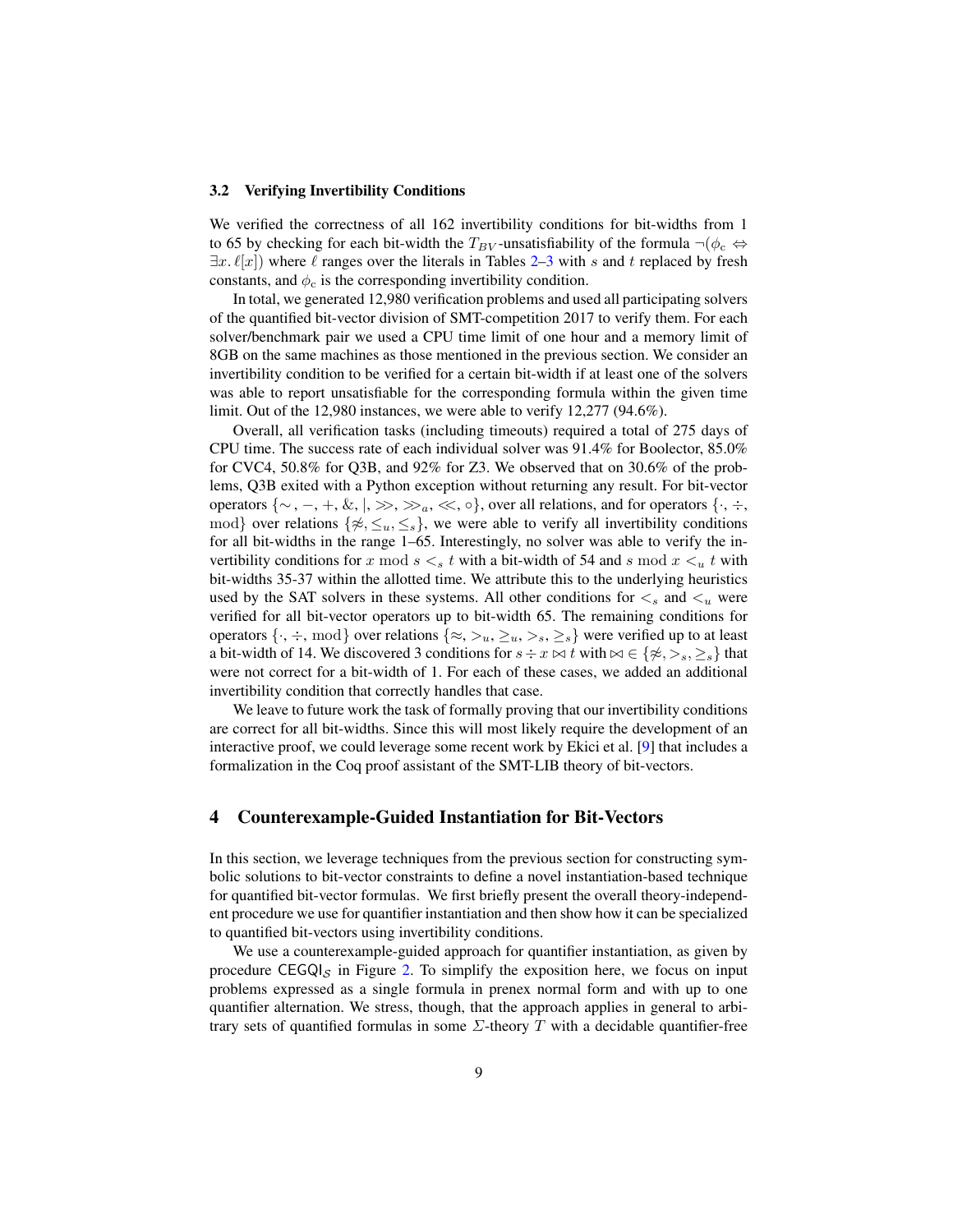$CEGQI_{\mathcal{S}}(\exists \boldsymbol{y} \forall \boldsymbol{x}.\ \psi[\boldsymbol{y},\boldsymbol{x}])$  $\Gamma := \emptyset$ Repeat: 1. If  $\Gamma$  is  $T$ -unsatisfiable, then return "unsat". 2. Otherwise, if  $\Gamma' = \Gamma \cup \{\neg \psi[\mathbf{y}, \mathbf{x}]\}$  is T-unsatisfiable, then return "sat". 3. Otherwise, let  $\mathcal I$  be a model of  $T$  and  $T'$  and  $t = \mathcal S(\mathbf x, \psi, \mathcal I, \Gamma)$ .  $\Gamma := \Gamma \cup \{\psi[\mathbf y, \mathbf t]\}.$ 

<span id="page-9-0"></span>Fig. 2. A counterexample-guided quantifier instantiation procedure  $CEGQI<sub>S</sub>$ , parameterized by a selection function S, for determining the T-satisfiability of  $\exists y \forall x \ldotp \psi[y, x]$  with  $\psi$  quantifier-free and  $F V(\psi) = y \cup x$ .

fragment. The procedure checks via instantiation the  $T$ -satisfiability of a quantified input formula  $\varphi$  of the form  $\exists y \forall x \cdot \psi[x, y]$  where  $\psi$  is quantifier-free and x and y are possibly empty sequences of variables. It maintains an evolving set  $\Gamma$ , initially empty, of quantifier-free instances of the input formula. During each iteration of the procedure's loop, there are three possible cases: 1) if  $\Gamma$  is  $T$ -unsatisfiable, the input formula  $\varphi$  is also T-unsatisfiable and "unsat" is returned; 2) if  $\Gamma$  is T-satisfiable but not together with with  $\neg\psi[\mathbf{y}, \mathbf{x}]$ , the negated body of  $\varphi$ , then  $\Gamma$  entails  $\varphi$  in  $T$ , hence  $\varphi$  is T-satisfiable and "sat" is returned. 3) If neither of previous cases holds, the procedure adds to  $\Gamma$  an instance of  $\psi$  obtained by replacing the variables x with some terms t, and continues. The procedure CEGQI is parametrized by a *selection function* S that generates the terms t.

<span id="page-9-1"></span>Definition 4. *(Selection Function) A* selection function *takes as input a tuple of variables* x*, a model* I *of* T*, a quantifier-free* Σ*-formula* ψ[x]*, and a set* Γ *of* Σ*-formulas such that*  $x \notin FV(\Gamma)$  *and*  $\mathcal{I} \models \Gamma \cup \{\neg \psi\}$ *. It returns a tuple of*  $\varepsilon$ -valid terms **t** of the *same type as*  $x$  *such that*  $F V(t) \subseteq F V(\psi) \setminus x$ .

**Definition 5.** *Let*  $\psi[\mathbf{x}]$  *be a quantifier-free*  $\Sigma$ -formula. A selection function is:

- *1.* Finite for x and  $\psi$  *if there is a finite set*  $S^*$  *such that*  $S(x, \psi, \mathcal{I}, \Gamma) \in S^*$  *for all legal inputs* I *and* Γ*.*
- *2.* Monotonic for x and  $\psi$  *if for all legal inputs*  $\mathcal I$  *and*  $\Gamma$ *,*  $\mathcal S(x, \psi, \mathcal I, \Gamma) = t$  *only if*  $\psi[t] \notin \Gamma$ .

Procedure  $CEGQI_S$  is refutation-sound and model-sound for any selection function S, and terminating for selection functions that are finite and monotonic.

**Theorem 6 (Correctness of CEGQI<sub>S</sub>).** Let S be a selection function and let  $\varphi$  =  $\exists y \forall x. \psi[y, x]$  *be a legal input for* CEGQI<sub>S</sub>. Then the following hold.

- *1. If*  $\mathsf{CEGQI}_{\mathcal{S}}(\varphi)$  *returns "unsat", then*  $\varphi$  *is*  $T$ *-unsatisfiable.*
- 2. If  $\mathsf{CEGQI}_\mathcal{S}(\varphi)$  returns "sat" for some final  $\Gamma$ , then  $\varphi$  is  $T$ -equivalent to  $\exists \bm{y}. \, \bigwedge_{\gamma \in \Gamma} \gamma.$
- *3. If* S *is finite and monotonic for* x *and*  $\psi$ , *then* CEGQI<sub>S</sub>( $\varphi$ ) *terminates.*

Thanks to this theorem, to define a T-satisfiability procedure for quantified  $\Sigma$ -formulas, it suffices to define a selection function satisfying the criteria of Definition [4.](#page-9-1) We do that in the following section for  $T_{BV}$ .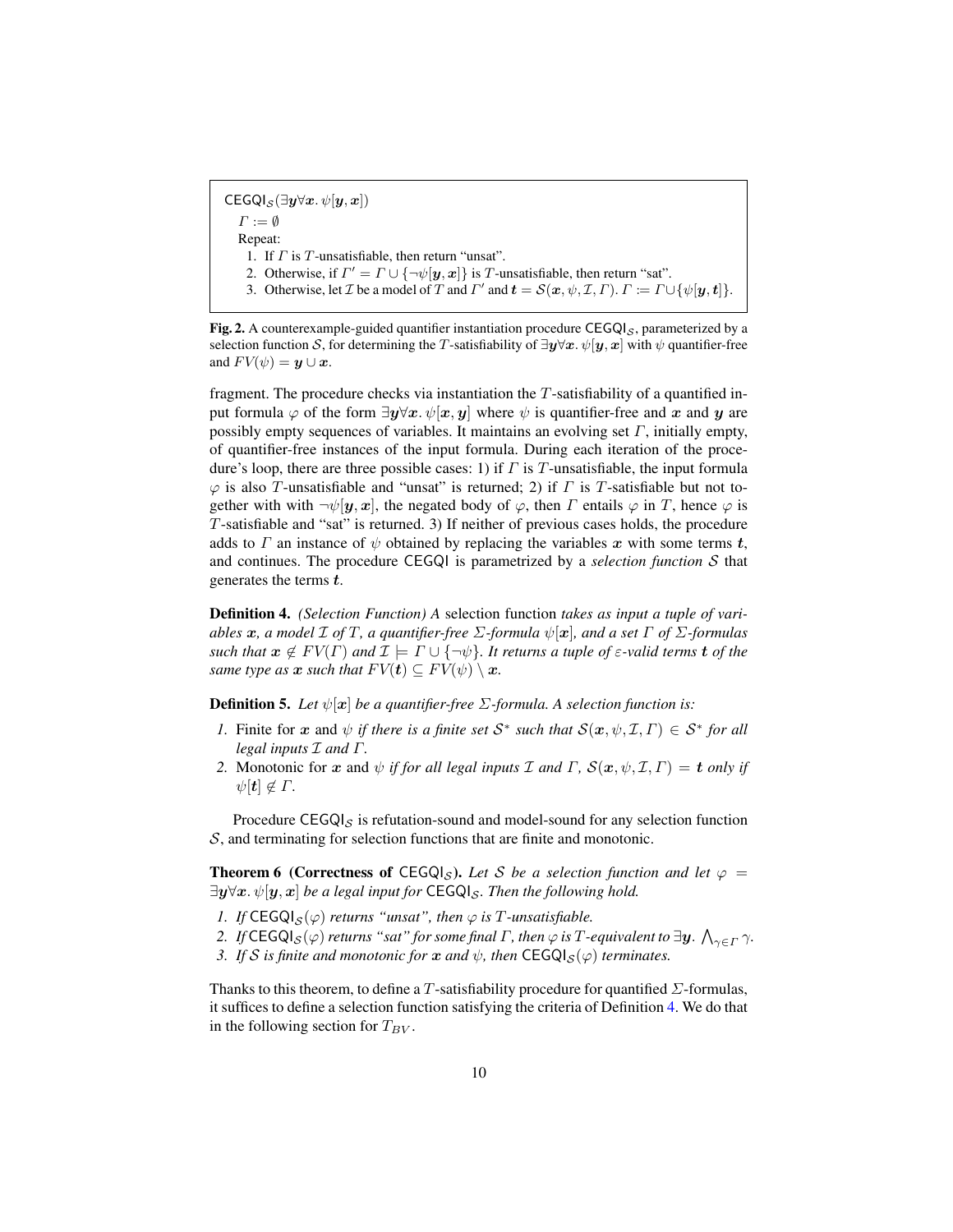$\mathcal{S}_c^{BV}(\boldsymbol{x},\psi, \mathcal{I}, \Gamma)$  where  $c \in \{\mathbf{m}, \mathbf{k}, \mathbf{s}, \mathbf{b}\}\$ Let  $M = \{ \ell \mid \mathcal{I} \models \ell, \ell \in \text{Lit}(\psi) \}, N = \{\text{project}_c(\mathcal{I}, \ell) \mid \ell \in M \}.$ For  $i = 1, \ldots, n$  where  $\boldsymbol{x} = (x_1, \ldots, x_n)$ : Let  $N_i = \bigcup_{\ell [x_1,...,x_{i-1}] \in N}$  linearize $(x_i, \mathcal{I}, \ell [t_1, \ldots, t_{i-1}]).$ Let  $t_i =$  $\int$  solve $(x_i, \text{choose}(N_i))$  if  $N_i$  is non-empty  $x_i^{\mathcal{I}}$  otherwise  $t_j \coloneqq t_j \{x_i \mapsto t_i\}$  for each  $j < i$ . Return  $(t_1, \ldots, t_n)$ .  $\mathsf{project}_\mathbf{m}(\mathcal{I}, s \bowtie t) : \mathsf{return} \top \qquad \qquad \mathsf{project}_\mathbf{s}(\mathcal{I}, s \bowtie t) : \mathsf{return} \ s \approx t + (s - t)^{\mathcal{I}}$  $\mathsf{project}_{\mathbf{k}}(\mathcal{I},s\bowtie t)$  : return  $s\bowtie t$  project $_{\mathbf{b}}(\mathcal{I},s\bowtie t)$  : return  $\sqrt{ }$  $\int$  $\mathcal{L}$  $s \approx t$  if  $s^{\mathcal{I}} = t^{\mathcal{I}}$  $s \approx t + 1$  if  $s^{\mathcal{I}} > t^{\mathcal{I}}$  $s \approx t - 1$  if  $s^{\mathcal{I}} < t^{\mathcal{I}}$ 

<span id="page-10-0"></span>**Fig. 3.** Selection functions  $S_c^{BV}$  for quantifier-free bit-vector formulas. The procedure is parameterized by a configuration  $c$ , one of either  $m$  (model value),  $k$  (keep),  $s$  (slack), or  $b$  (boundary).

#### 4.1 Selection functions for bit-vectors

In Figure [3,](#page-10-0) we define a (class of) selection functions  $S_c^{BV}$  for quantifier-free bit-vector formulas, which is parameterized by a *configuration* c, a value of the enumeration type  ${m, k, s, b}$ . The selection function collects in the set M all the literals occurring in  $\Gamma'$  that are satisfied by  $\mathcal I$ . Then, it collects in the set  $N$  a *projected form* of each literal in  $M$ . This form is computed by the function project, parameterized by configuration c. That function transforms its input literal into a form suitable for function solve from Figure [1.](#page-4-1) We discuss the intuition for projection operations in more detail below.

After constructing set N, the selection function computes a term  $t_i$  for each variable  $x_i$  in tuple x, which we call the *solved form* of  $x_i$ . To do that, it first constructs a set of literals  $N_i$  all linear in  $x_i$ . It considers literals  $\ell$  from N and replaces all previously solved variables  $x_1, \ldots, x_{i-1}$  by their respective solved forms to obtain the literal  $\ell' =$  $\ell[t_1, \ldots, t_{i-1}]$ . It then calls function linearize on literal  $\ell'$  which returns a *set* of literals, each obtained by replacing all but one occurrence of  $x_i$  in  $\ell$  with the value of  $x_i$  in  $\mathcal{I}$ .<sup>[6](#page-10-1)</sup>

*Example 7.* Consider an interpretation  $\mathcal I$  where  $x^{\mathcal I} = 1$ , and  $\Sigma_{BV}$ -terms a and b with  $x \notin FV(a) \cup FV(b)$ . We have that linearize $(x, \mathcal{I}, x \cdot (x + a) \approx b)$  returns the set  ${1 \cdot (x + a) \approx b, x \cdot (1 + a) \approx b}$ ; linearize $(x, \mathcal{I}, x \geq u)$  returns the singleton set  ${x \geq_u a}$ ; linearize $(x, \mathcal{I}, a \not\approx b)$  returns the empty set.  $\triangle$ 

If the set  $N_i$  is non-empty, the selection function heuristically chooses a literal from  $N_i$  (indicated in Figure [3](#page-10-0) with choose( $N_i$ )). It then computes a solved form  $t_i$  for  $x_i$ by solving the chosen literal for  $x_i$  with the function solve described in the previous section. If  $N_i$  is empty, we let  $t_i$  is simply the value of  $x_i$  in the given model  $\mathcal{I}$ . After

<span id="page-10-1"></span><sup>&</sup>lt;sup>6</sup> This is a simple heuristic to generate literals that can be solved for  $x_i$ . More elaborate heuristics could be used in practice.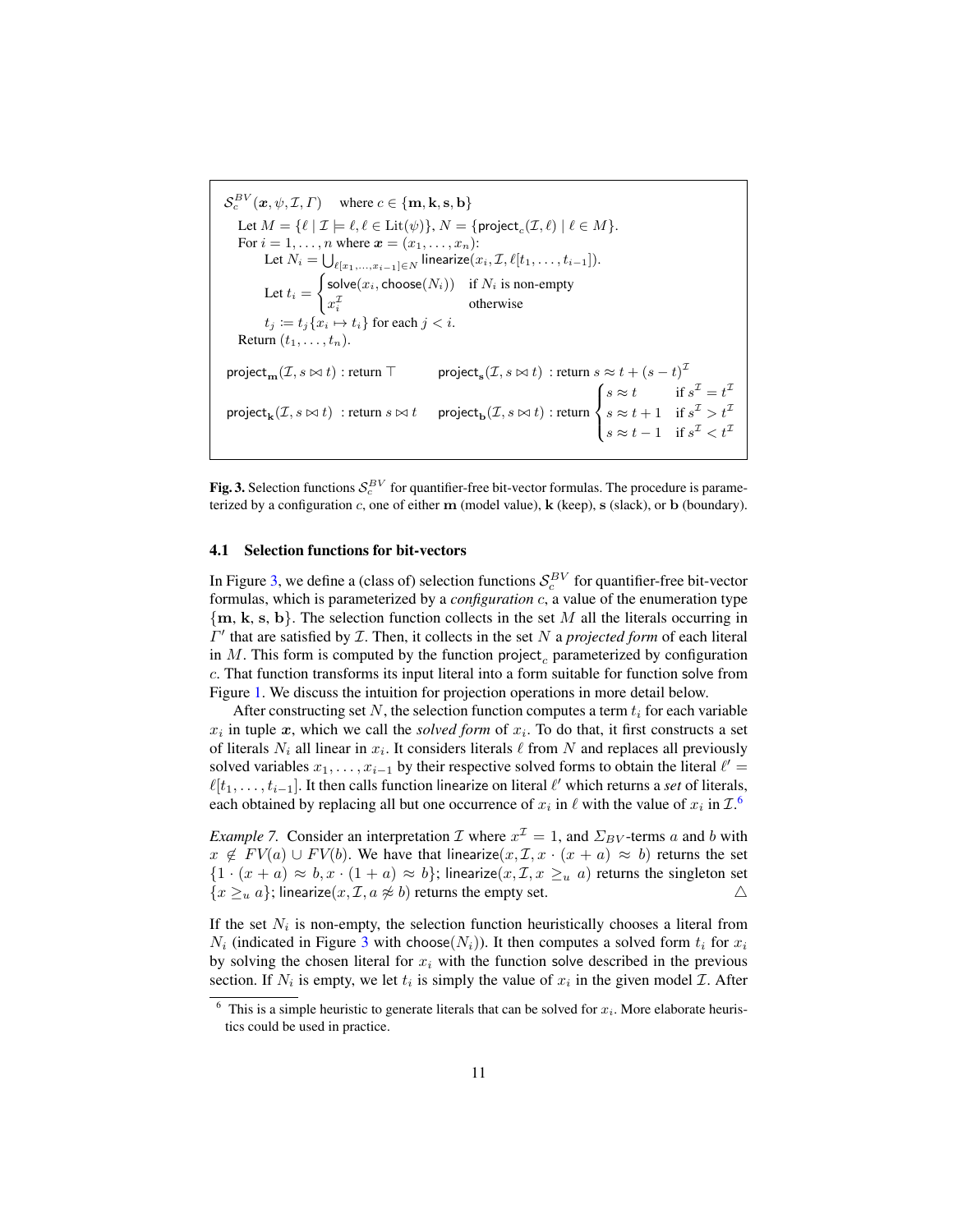that,  $x_i$  is eliminated from all the previous terms  $t_1, \ldots, t_{i-1}$  by replacing it with  $t_i$ . After processing all *n* variables of *x*, the tuple  $(t_1, \ldots, t_n)$  is returned.

The configurations of selection function  $S_c^{BV}$  determine how literals in M are modified by the project<sub>c</sub> function prior to computing solved forms, based on the current model I. With the *model value* configuration m, the selection function effective ignores the structure of all literals in M and (because the set  $N_i$  is empty) ends up choosing the value  $x_i^{\mathcal{I}}$  as the solved form variable  $x_i$ , for each i. On the other end of the spectrum, the configuration k *keeps* all literals in M unchanged. The remaining two configurations have an effect on how disequalities and inequalities are handled by  $project_c$ . With configuration s project<sub>c</sub> normalizes any kind of literal (equality, inequality or disequality)  $s \bowtie t$  to an equality by adding the *slack* value  $(s - t)^{\mathcal{I}}$  to t. With configuration b it maps equalities to themselves and inequalities and disequalities to an equality corresponding to a *boundary point* of the relation between s and t based on the current model. Specifically, it adds one to  $t$  if  $s$  is greater than  $t$  in  $\mathcal{I}$ , it subtracts one if  $s$  is smaller than t, and returns  $s \approx t$  if their value is the same. These two configurations are inspired by quantifier elimination techniques for linear arithmetic  $[5,15]$  $[5,15]$ . In the following, we provide an end-to-end example of our technique for quantifier instantiation that makes use of selection function  $S_c^{BV}$ .

*Example 8.* Consider formula  $\varphi = \exists y \forall x_1. (x_1 \cdot a \leq u b)$  where a and b are terms with no free occurrences of  $x_1$ . To determine the satisfiability of  $\varphi$ , we invoke CEGQI<sub>S</sub><sup>BV</sup> on  $\varphi$  for some configuration c. Say that in the first iteration of the loop, we find that  $\Gamma' = \Gamma \cup \{x_1 \cdot a >_u b\}$  is satisfied by some model  $\mathcal I$  of  $T_{BV}$  such that  $x_1^{\mathcal I} = 1$ ,  $a^{\mathcal I} = 1$ , and  $b^{\mathcal{I}} = 0$ . We invoke  $\mathcal{S}^{BV}_c((x_1), \mathcal{I}, \Gamma')$  and first compute  $M = \{x_1 \cdot a >_u b\}$ , the set of literals of  $\Gamma'$  that are satisfied by  $\mathcal I$ . The table below summarizes the values of the internal variables of  $S_c^{BV}$  for the various configurations:

| config |                               |                                                                                  |
|--------|-------------------------------|----------------------------------------------------------------------------------|
| m      |                               |                                                                                  |
| k.     | $\{x_1 \cdot a >_u b\}$       | $\epsilon z. (a u -b   b) \Rightarrow z \cdot a >_{u} b$                         |
| s, b   | $\{x_1 \cdot a \approx b+1\}$ | $\epsilon z. ((-a \mid a) \& b+1 \approx b+1) \Rightarrow z \cdot a \approx b+1$ |

In each case,  $S_c^{BV}$  returns the tuple  $(t_1)$ , and we add the instance  $t_1 \cdot a \leq u b$  to  $\Gamma$ . Consider configuration k where  $t_1$  is the choice expression  $\epsilon z$ .  $((a \lt u -b \mid b) \Rightarrow$  $z \cdot a >_u b$ ). Since  $t_1$  is  $\varepsilon$ -valid, due to the semantics of  $\varepsilon$ , this instance is equivalent to:

<span id="page-11-0"></span>
$$
((a <_u -b \mid b) \Rightarrow k \cdot a >_u b) \land k \cdot a \leq_u b \tag{1}
$$

for fresh variable k. This formula is  $T_{BV}$ -satisfiable if and only if  $\neg(a \leq_u -b \mid b)$ is  $T_{BV}$ -satisfiable. In the second iteration of the loop in CEGQI<sub>S<sub>c</sub><sub>E</sub>v, set  $\Gamma$  contains</sub> formula [\(1\)](#page-11-0) above. We have two possible outcomes:

 $i)$   $\neg(a \lt u - b \mid b)$  is  $T_{BV}$ -unsatisfiable. Then [\(1\)](#page-11-0) and hence  $\Gamma$  are  $T_{BV}$ -unsatisfiable, and the procedure terminates with "unsat".

*ii*)  $\neg(a \lt u -b \mid b)$  is satisfied by some model *J* of  $T_{BV}$ . Then  $\exists z. z \cdot a \leq u b$  is false in  $\mathcal J$  since the invertibility condition of  $z \cdot a \leq u \, b$  is false in  $\mathcal J$ . Hence,  $\Gamma' =$  $\Gamma \cup \{x_1 \cdot a >_u b\}$  is unsatisfiable, and the algorithm terminates with "sat".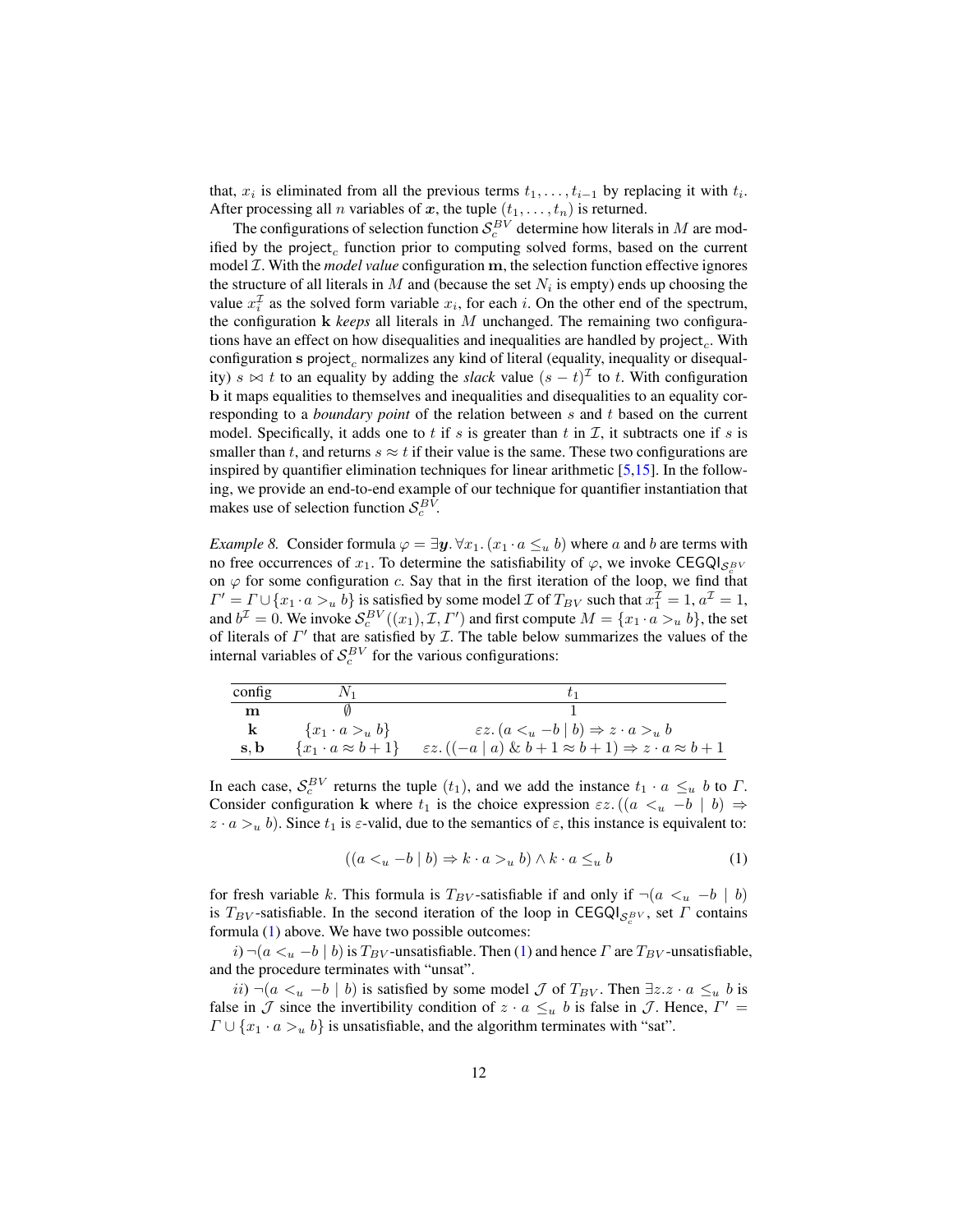In fact, we argue later that quantified bit-vector formulas like  $\varphi$  above, which contain only one occurrence of a universal variable, require at most one instantiation before CEGQI<sub>S<sup>BV</sub></sup> terminates. The same guarantee does not hold with the other configurations.</sub> In particular, configuration m generates the instantiation where  $t_1$  is 1, which simplifies to  $a \leq_u b$ . This may not be sufficient to show that  $\Gamma$  or  $\Gamma'$  is unsatisfiable in the second iteration of the loop and the algorithm may resort to *enumerating* a repeating pattern of instantiations, such as  $x_1 \mapsto 1, 2, 3, \ldots$  and so on. This obviously does not scale for problems with large bit-widths.  $\triangle$ 

More generally, we note that  $CEGQ|_{S_{\kappa}^{BV}}$  terminates with at most one instance for input formulas whose body has just one literal and a single occurrence of each universal variable. The same guarantee does not hold for instance for quantified formulas whose body has multiple disjuncts. For some intuition, consider extending the second conjunct of [\(1\)](#page-11-0) with an additional disjunct, i.e.  $(k \cdot a \leq u b \vee \ell[k])$ . A model can be found for this formula in which the invertibility condition  $(a \lt u -b \mid b)$  is still satisfied, and hence we are not guaranteed to terminate on the second iteration of the loop. Similarly, if the literals of the input formula have multiple occurrences of  $x_1$ , then multiple instances may be returned by the selection function since the literals returned by linearize in Figure [3](#page-10-0) depend on the model value of  $x_1$ , and hence more than one possible instance may be considered in loop in Figure [2.](#page-9-0)

The following theorem summarizes the properties of our selection functions. In the following, we say a quantified formula is *unit linear invertible* if it is of the form  $\forall x.\ell[x]$ where  $\ell$  is linear in x and has an invertibility condition for x. We say a selection function is *n-finite* for a quantified formula  $\psi$  if the number of possible instantiations it returns is at most  $n$  for some positive integer  $n$ .

<span id="page-12-1"></span>**Theorem 9.** Let  $\psi[\mathbf{x}]$  be a quantifier-free formula in the signature of  $T_{BV}$ .

- *1.*  $S_c^{BV}$  is a finite selection function for x and  $\psi$  for all  $c \in \{\mathbf{m}, \mathbf{k}, \mathbf{s}, \mathbf{b}\}.$
- 2.  $S_{\mathbf{m}_1}^{BV}$  is monotonic.
- 3.  $S_{\mathbf{k}}^{BV}$  *is* 1-finite if  $\psi$  *is unit linear invertible.*
- *4.*  $\mathcal{S}_{\mathbf{k}}^{BV}$  is monotonic if  $\psi$  is unit linear invertible.

This theorem implies that counterexample-guided instantiation using configuration  $\mathcal{S}_{\mathbf{m}}^{BV}$ is a decision procedure for quantified bit-vectors. However, in practice the worst-case number of instances considered by this configuration for a variable  $x_{[n]}$  is proportional to the number of its possible values  $(2^n)$ , which is practically infeasible for sufficiently large *n*. More interestingly, counterexample-guided instantiation using  $S_{\mathbf{k}}^{BV}$  is a decision procedure for quantified formulas that are unit linear invertible, and moreover has the guarantee that at most one instantiation is returned by this selection function. Hence, formulas in this fragment can be effectively reduced to quantifier-free bit-vector constraints in at most two iterations of the loop of procedure  $CEGQI<sub>S</sub>$  in Figure [2.](#page-9-0)

#### <span id="page-12-0"></span>4.2 Implementation

We implemented the new instantiation techniques described in this section as an extension of CVC4, which is a DPLL $(T)$ -based SMT solver [\[20\]](#page-17-12) that supports quantifier-free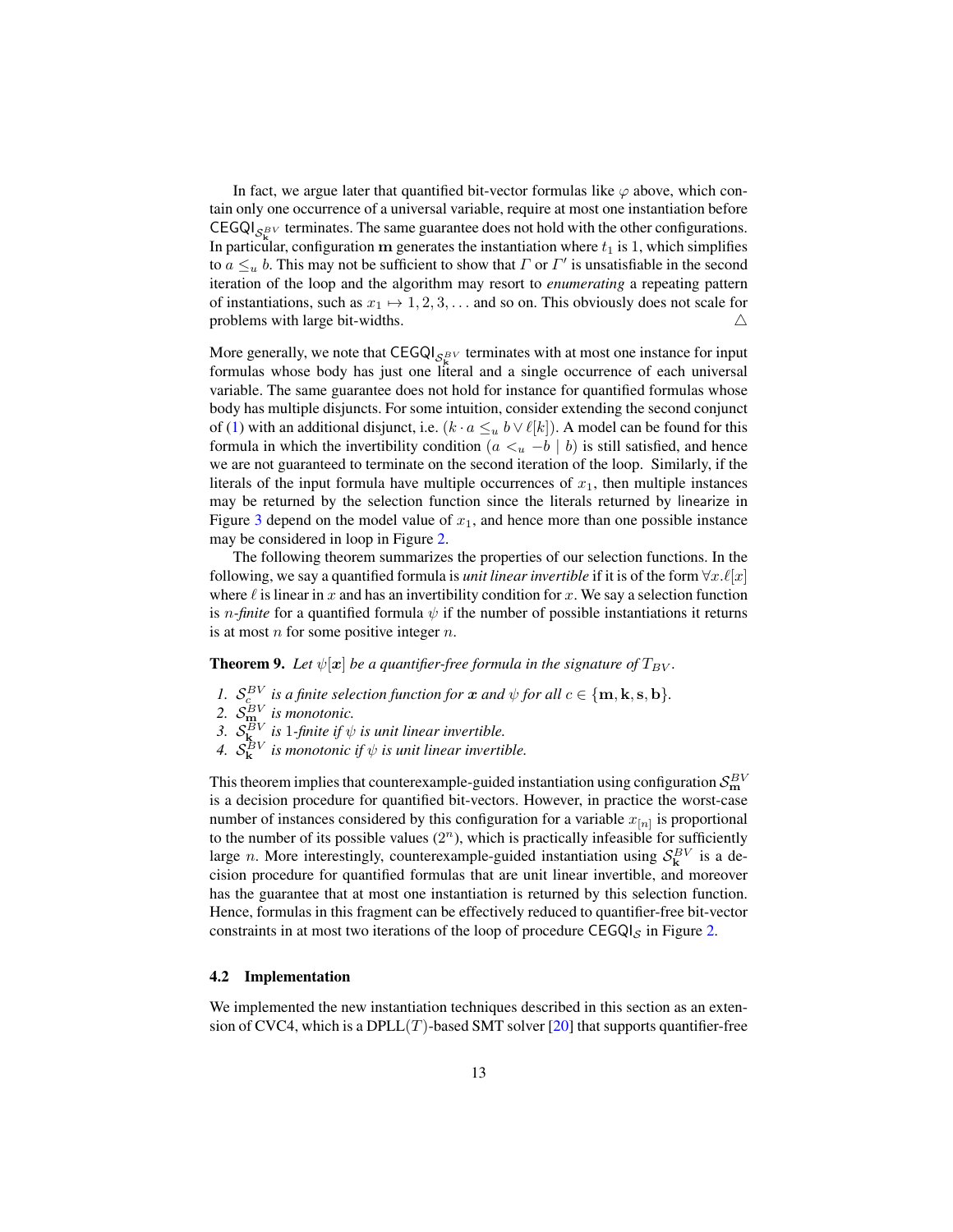bit-vector constraints, (arbitrarily nested) quantified formulas, and support for choice expressions. For the latter, all choice expressions  $\varepsilon x$ .  $\varphi[x]$  are eliminated from assertions by replacing them with a fresh variable k of the same type and adding  $\varphi[k]$  as a new assertion, which notice is sound since all choice expressions we consider are  $\varepsilon$ -valid. In the remainder of the paper, we will refer to our extension of the solver as cegqi. In the following, we discuss important implementation details of the extension.

*Handling Duplicate Instantiations* The selection functions  $S_s^{BV}$  and  $S_b^{BV}$  are not guaranteed to be monotonic, neither is  $S_k^{BV}$  for quantified formulas that contain more than one occurrence of universal variables. Hence, when applying these strategies to arbitrary quantified formulas, we use a two-tiered strategy that invokes  $S_{\mathbf{m}}^{BV}$  as a second resort if the instance for the terms returned by a selection function already exists in Γ.

*Linearizing Rewrites* Our selection function in Figure [3](#page-10-0) uses the function linearize to compute literals that are linear in the variable  $x_i$  to solve for. The way we presently implement linearize makes those literals dependent on the value of  $x_i$  in the current model  $I$ , with the risk of overfitting to that model. To address this limitation, we use a set of equivalence-preserving rewrite rules whose goal is to reduce the number of occurrences of  $x_i$  to one when possible, by applying basic algebraic manipulations. As a trivial example, a literal like  $x_i + x_i \approx a$  is rewritten first to  $2 \cdot x_i \approx a$  which is linear in  $x_i$  if a does not contain  $x_i$ . In that case, this literal, and so the original one, has an invertibility condition as discussed in Section [3.](#page-3-1)

*Variable Elimination* We use procedure solve from Section [3](#page-3-1) not only for selecting quantifier instantiations, but also for eliminating variables from quantified formulas. In particular, for a quantified formula of the form  $\forall xy \in \ell \Rightarrow \varphi[x, y]$ , if  $\ell$  is linear in x and solve $(x, \ell)$  returns a term s containing no  $\varepsilon$ -expressions, we can replace this formula by  $\forall y$ .  $\varphi$ [s, y]. When  $\ell$  is an equality, this is sometimes called destructive equality resolution (DER) and is an important implementation-level optimization in state-of-the-art bit-vector solvers  $[25]$ . As shown in Figure [1,](#page-4-1) we use the getInverse function to increase the likelihood that solve returns a term that contains no  $\varepsilon$ -expressions.

*Handling Extract* Consider formula  $\forall x_{[32]}$ .  $(x[31 : 16] \not\approx a_{[16]} \vee x[15 : 0] \not\approx b_{[16]}$ . Since all invertibility conditions for the extract operator are  $\top$ , rather than producing choice expressions we have found it more effective to eliminate extracts via rewriting. As a consequence, we independently solve constraints for *regions* of quantified variables when they appear underneath applications of extract operations. In this example, we let the solved form of x be  $y_{[16]} \circ z_{[16]}$  where y and z are fresh variables, and subsequently solve for these variables in  $y \approx a$  and  $z \approx b$ . Hence, we may instantiate x with  $a \circ b$ , a term that we would not have found by considering the two literals independently in the negated body of the formula above.

## 5 Evaluation

We implemented our techniques in the solver cegqi and considered four configurations  $cegqi_c$ , where **c** is one of  $\{m, k, s, b\}$ , corresponding to the four selection function configurations described in Section [4.](#page-8-0) Out of these four configurations,  $cegqi<sub>m</sub>$  is the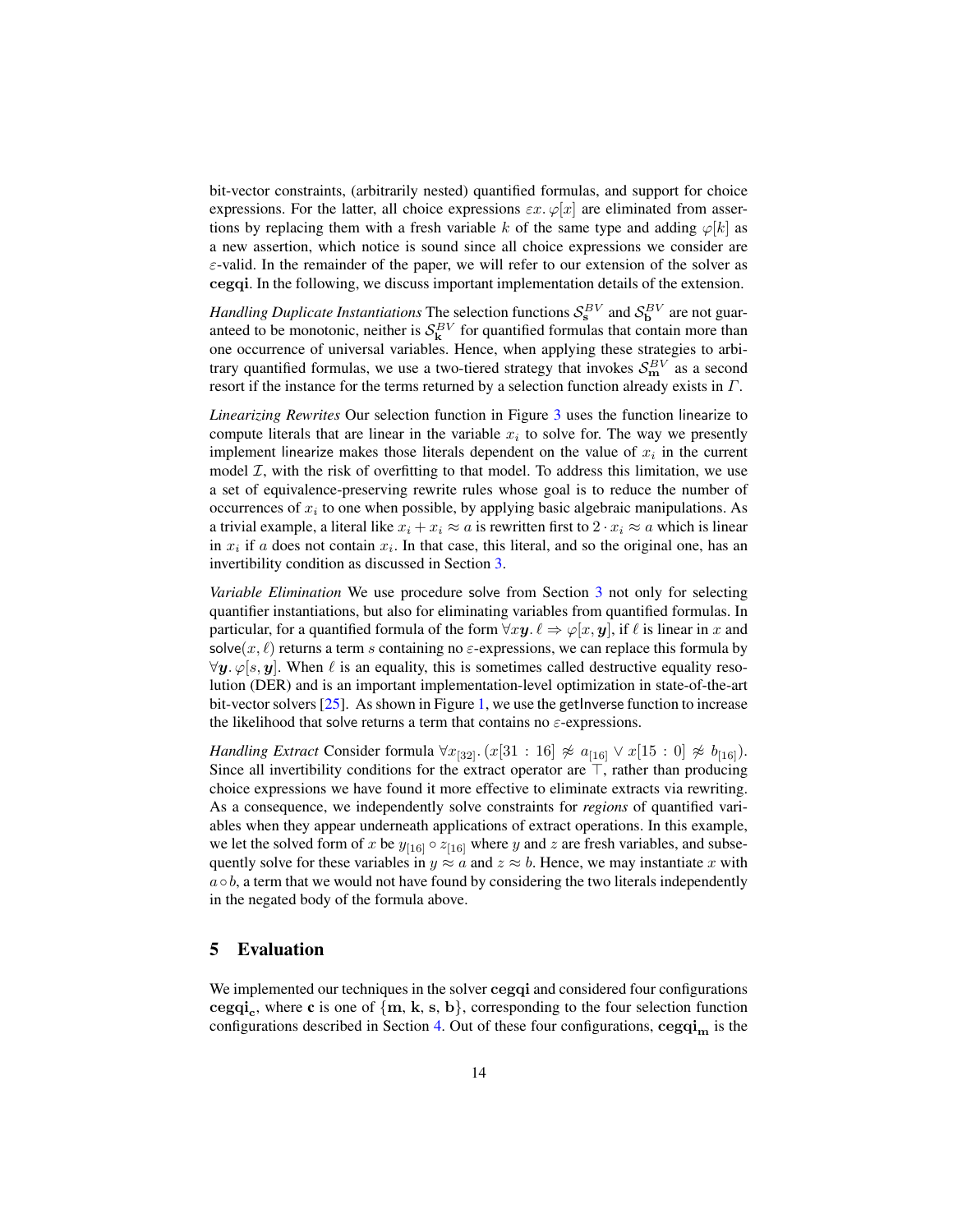| unsat               | <b>Boolector CVC4 Q3B</b> |      |      | Z3        | $cegqim cegqik cegqis cegqib$     |      |      |      |
|---------------------|---------------------------|------|------|-----------|-----------------------------------|------|------|------|
| h-uauto             | 14                        | 12   | 93   | 24        | 10                                | 103  | 105  | 106  |
| keymaera            | 3917                      | 3790 | 3781 | 3923      | 3803                              | 3798 | 3888 | 3918 |
| psyco               | 62                        | 62   | 49   | 62        | 62                                | 39   | 62   | 61   |
| scholl              | 57                        | 36   | 13   | 67        | 36                                | 27   | 36   | 35   |
| tptp                | 55                        | 52   | 56   | 56        | 56                                | 56   | 56   | 56   |
| uauto               | 137                       | 72   | 131  | 137       | 72                                | 72   | 135  | 137  |
| ws-fixpoint         | 74                        | 71   | 75   | 74        | 75                                | 74   | 75   | 75   |
| ws-ranking          | 16                        | 8    | 18   | 19        | 15                                | 11   | 12   | 11   |
| <b>Total unsat</b>  | 4332                      | 4103 |      | 4216 4362 | 4129                              | 4180 | 4369 | 4399 |
| sat                 | <b>Boolector CVC4 Q3B</b> |      |      | Z3        | $cegqi_m cegqi_k cegqi_s cegqi_b$ |      |      |      |
| h-uauto             | 15                        | 10   | 17   | 13        | 16                                | 17   | 16   | 17   |
| keymaera            | 108                       | 21   | 24   | 108       | 20                                | 13   | 36   | 75   |
| psyco               | 131                       | 132  | 50   | 131       | 132                               | 60   | 132  | 129  |
| scholl              | 232                       | 160  | 201  | 204       | 203                               | 188  | 208  | 211  |
| tptp                | 17                        | 17   | 17   | 17        | 17                                | 17   | 17   | 17   |
| uauto               | 14                        | 14   | 15   | 16        | 14                                | 14   | 14   | 14   |
| ws-fixpoint         | 45                        | 49   | 54   | 36        | 45                                | 51   | 49   | 50   |
| ws-ranking          | 19                        | 15   | 37   | 33        | 33                                | 31   | 31   | 32   |
| <b>Total sat</b>    | 581                       | 418  | 415  | 558       | 480                               | 391  | 503  | 545  |
| <b>Total (5151)</b> | 4913                      | 4521 | 4631 | 4920      | 4609                              | 4571 | 4872 | 4944 |

<span id="page-14-0"></span>Table 4. Results on satisfiable and unsatisfiable benchmarks with a 300 second timeout.

only one that does not employ our new techniques but uses only model values for instantiation. It can thus be considered our base configuration. All configurations enable the optimizations described in Section [4.2](#page-12-0) when applicable. We compared them against all entrants of the quantified bit-vector division of the 2017 SMT competition SMT-COMP: Boolector  $[16]$ , CVC4  $[2]$ , Q3B  $[14]$  and Z3  $[6]$ . With the exception of Q3B, all solvers are related to our approach since they are instantiation-based. However, none of these solvers utilizes invertibility conditions when constructing instantiations. We ran all experiments on the StarExec logic solving service [\[24\]](#page-17-13) with a 300 second CPU and wall clock time limit and 100 GB memory limit.

We evaluated our approach on all 5,151 benchmarks from the quantified bit-vector logic (BV) of SMT-LIB [\[3\]](#page-16-1). The results are summarized in Table [4.](#page-14-0) Configuration cegqi<sub>b</sub> solves the highest number of unsatisfiable benchmarks  $(4, 399)$ , which is 30 more than the next best configuration  $cegqi_s$  and 37 more than the next best external solver, Z3. Compared to the instantiation-based solvers Boolector, CVC4 and Z3, the performance of  $cegqi<sub>b</sub>$  is particularly strong on the h-uauto family, which are verification conditions from the Ultimate Automizer tool [\[11\]](#page-16-10). For satisfiable benchmarks, Boolector solves the most (581), which is 36 more than our best configuration  $cegqi_h$ .

Overall, our best configuration  $cegqi_b$  solved 335 more benchmarks than our base configuration  $cegqi_m$ . A more detailed runtime comparison between the two is pro-vided by the scatter plot in Figure [4.](#page-15-0) Moreover,  $cegqi<sub>b</sub>$  solved 24 more benchmarks than the best external solver, Z3. In terms of uniquely solved instances,  $cegqi_b$  was able to solve 139 benchmarks that were not solved by Z3, whereas Z3 solved 115 bench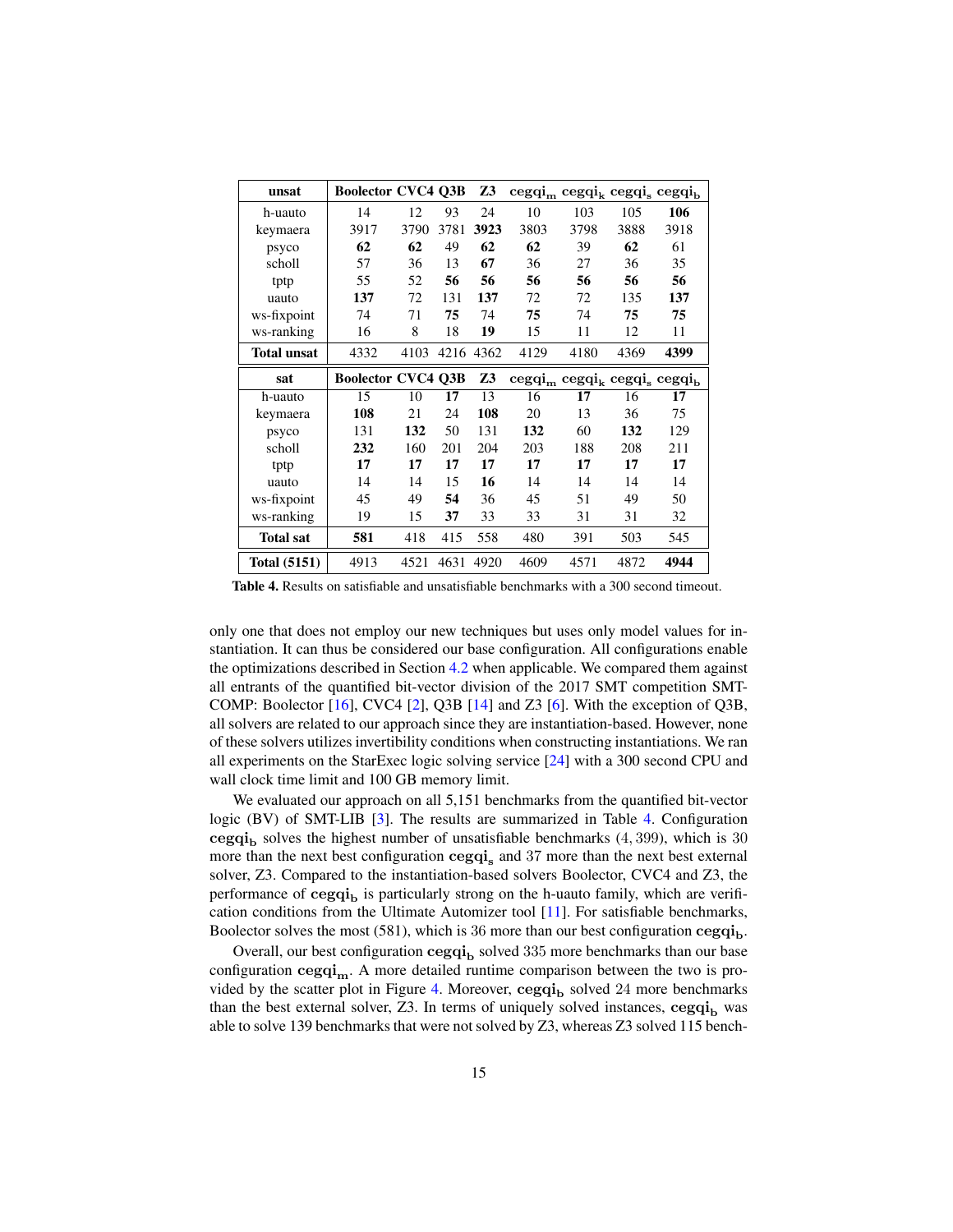marks that cegqi<sub>b</sub> did not. Overall, cegqi<sub>b</sub> was able to solve 21 of the 79 benchmarks (26.6%) not solved by any of the other solvers. For 18 of these 21 benchmarks, it terminated after considering no more than 4 instantiations. These cases indicate that using symbolic terms for instantiation solves problems for which other techniques, such as those that enumerate instantiations based on model values, do not scale.

Interestingly, configuration  $cegqi_k$ , despite having the strong guarantees given by Theorem [9,](#page-12-1) performed relatively poorly on this set (with 4, 571 solved instances overall). We attribute this to the fact that most of the quantified formulas in this set are not unit linear invertible. In total, we found that only 25.6% of the formulas considered during solving were unit linear invertible. However, only a handful of benchmarks were such that *all* quantified formulas in the problem were unit linear invertible. This might explain the superior performance of cegqi<sub>s</sub> and cegqi<sub>b</sub> which use invertibility conditions but in a less monolithic way.

For some intuition on this, consider the problem  $\forall x. (x > a \lor x < b)$  where a and b are such that  $a > b$  is  $T_{BV}$ -valid. Intuitively, to show that this formula is unsatisfiable requires the solver to find an  $x$ between  $b$  and  $a$ . This is apparent when considering the dual problem  $\exists x. (x \leq$  $a \wedge x \geq b$ ). Configuration cegqi<sub>b</sub> is capable of finding such an  $x$ , for instance, by considering the instantiation  $x \mapsto a$ when solving for the boundary point of the first disjunct. Configuration  $\text{cegqi}_k$ , on the other hand, would instead consider the instantiation of  $x$  for two terms that witness  $\varepsilon$ -expressions: some  $k_1$  that is never smaller than  $a$ , and some  $k_2$  that



<span id="page-15-0"></span>Fig. 4. Configuration cegqi<sub>m</sub> vs. cegqi<sub>b</sub>.

is never greater that b. Neither of these terms necessarily resides in between  $a$  and  $b$ since the solver may subsequently consider models where  $k_1 > b$  and  $k_2 < a$ . This points to a potential use for invertibility conditions that solve multiple literals simultaneously, something we are currently investigating.

### 6 Conclusion

We have presented a new class of strategies for solving quantified bit-vector formulas based on invertibility conditions. We have derived invertibility conditions for the majority of operators in a standard theory of fixed-width bit-vectors. An implementation based on this approach solves over 25% of previously unsolved verification benchmarks from SMT LIB, and outperforms all other state-of-the-art bit-vector solvers overall.

In future work, we plan to develop a framework in which the correctness of invertibility conditions can be formally established independently of bit-width. We are working on deriving invertibility conditions that are optimal for linear constraints, in the sense of admitting the simplest propositional encoding. We also are investigating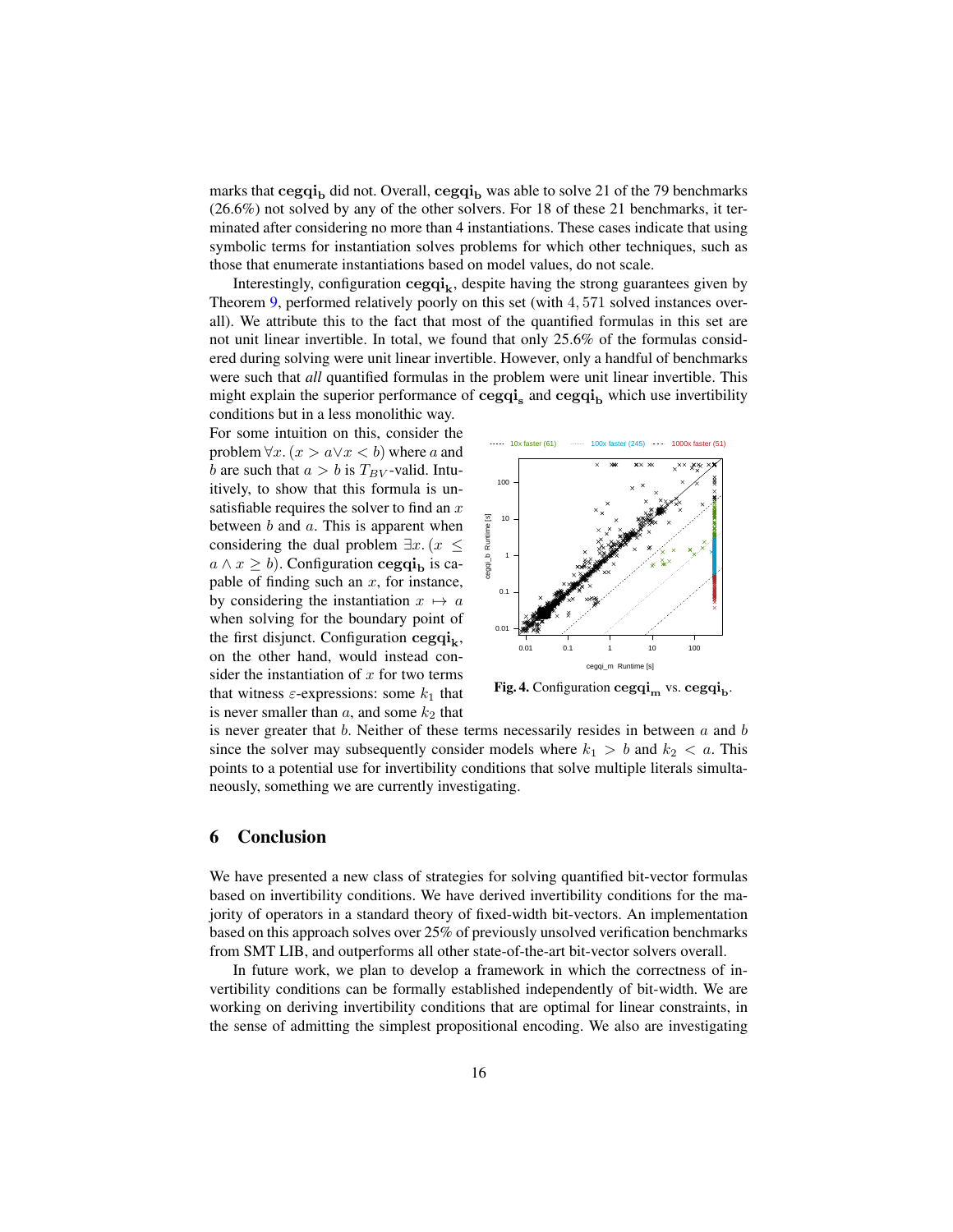conditions that cover additional bit-vector operators, some cases of non-linear literals, as well as those that cover multiple constraints. While this is a challenging task, we believe efficient syntax-guided synthesis solvers can continue to help push progress in this direction. Finally, we plan to investigate the use of invertibility conditions for performing quantifier elimination on bit-vector constraints. This will require a procedure for deriving concrete witnesses from choice expressions.

### References

- <span id="page-16-2"></span>1. Alur, R., Bodík, R., Juniwal, G., Martin, M.M.K., Raghothaman, M., Seshia, S.A., Singh, R., Solar-Lezama, A., Torlak, E., Udupa, A.: Syntax-guided synthesis. In: Formal Methods in Computer-Aided Design, FMCAD 2013, Portland, OR, USA, October 20-23, 2013. pp. 1–8 (2013)
- <span id="page-16-3"></span>2. Barrett, C., Conway, C.L., Deters, M., Hadarean, L., Jovanovic, D., King, T., Reynolds, ´ A., Tinelli, C.: CVC4. In: Proceedings of the 23rd International Conference on Computer Aided Verification. pp. 171–177. CAV'11, Springer-Verlag (2011), [http://dl.acm.](http://dl.acm.org/citation.cfm?id=2032305.2032319) [org/citation.cfm?id=2032305.2032319](http://dl.acm.org/citation.cfm?id=2032305.2032319)
- <span id="page-16-1"></span>3. Barrett, C., Stump, A., Tinelli, C.: The SMT-LIB Standard: Version 2.0. In: Gupta, A., Kroening, D. (eds.) Proceedings of the 8th International Workshop on Satisfiability Modulo Theories (Edinburgh, UK) (2010)
- <span id="page-16-7"></span>4. Bjørner, N., Janota, M.: Playing with quantified satisfaction. In: 20th International Conferences on Logic for Programming, Artificial Intelligence and Reasoning - Short Presentations, LPAR 2015, Suva, Fiji, November 24-28, 2015. pp. 15–27 (2015)
- <span id="page-16-9"></span>5. Cooper, D.C.: Theorem proving in arithmetic without multiplication. In: Meltzer, B., Michie, D. (eds.) Machine Intelligence, vol. 7, pp. 91–100. Edinburgh University Press (1972)
- <span id="page-16-5"></span>6. De Moura, L., Bjørner, N.: Z3: An efficient smt solver. In: Proceedings of the Theory and Practice of Software, 14th International Conference on Tools and Algorithms for the Construction and Analysis of Systems. pp. 337–340. TACAS'08/ETAPS'08, Springer-Verlag (2008), <http://dl.acm.org/citation.cfm?id=1792734.1792766>
- <span id="page-16-4"></span>7. Dutertre, B.: Yices 2.2. In: Computer Aided Verification - 26th International Conference, CAV 2014, Held as Part of the Vienna Summer of Logic, VSL 2014, Vienna, Austria, July 18-22, 2014. Proceedings. pp. 737–744 (2014)
- <span id="page-16-0"></span>8. Dutertre, B.: Solving exists/forall problems in yices. Workshop on Satisfiability Modulo Theories (2015)
- <span id="page-16-8"></span>9. Ekici, B., Mebsout, A., Tinelli, C., Keller, C., Katz, G., Reynolds, A., Barrett, C.: Smtcoq: A plug-in for integrating smt solvers into coq. In: Majumdar, R., Kunčak, V. (eds.) Computer Aided Verification. Lecture Notes in Computer Science, vol. 10427, pp. 126–133. Springer International Publishing (2017)
- <span id="page-16-6"></span>10. Ge, Y., de Moura, L.M.: Complete instantiation for quantified formulas in satisfiabiliby modulo theories. In: Bouajjani, A., Maler, O. (eds.) Computer Aided Verification, 21st International Conference, CAV 2009, Grenoble, France, June 26 - July 2, 2009. Proceedings. Lecture Notes in Computer Science, vol. 5643, pp. 306–320. Springer (2009), [https:](https://doi.org/10.1007/978-3-642-02658-4_25) [//doi.org/10.1007/978-3-642-02658-4\\_25](https://doi.org/10.1007/978-3-642-02658-4_25)
- <span id="page-16-10"></span>11. Heizmann, M., Chen, Y., Dietsch, D., Greitschus, M., Nutz, A., Musa, B., Schätzle, C., Schilling, C., Schüssele, F., Podelski, A.: Ultimate automizer with an on-demand construction of floyd-hoare automata - (competition contribution). In: Legay, A., Margaria, T. (eds.) Tools and Algorithms for the Construction and Analysis of Systems - 23rd International Conference, TACAS 2017, Held as Part of the European Joint Conferences on